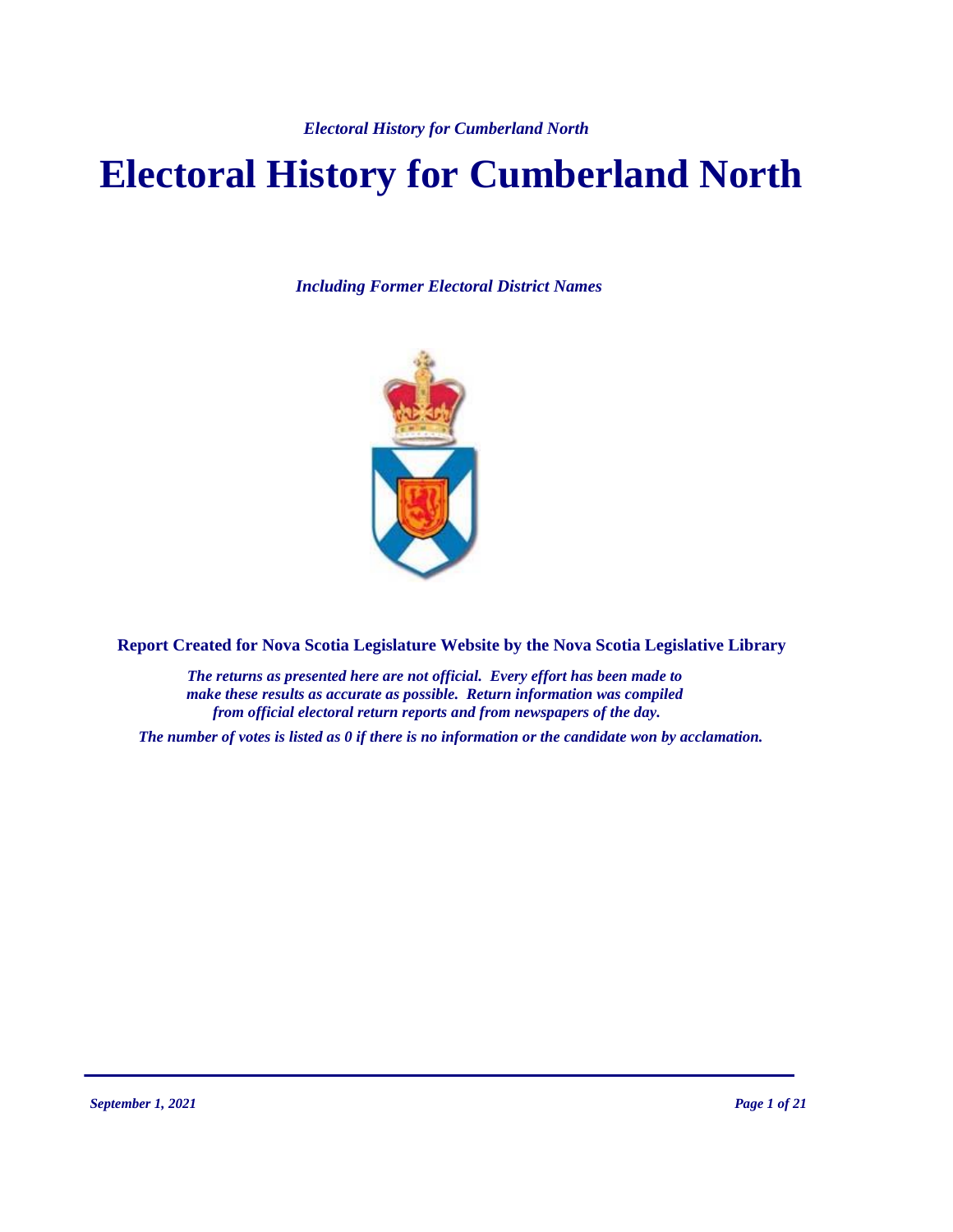# *Cumberland North*

*Upon the recommendations of the 1992 Electoral Boundaries Commission report, the name of Cumberland East was changed to Cumberland North. Boundaries changed to include the area north of the Trans-Canada Highway (excepting Oxford), formerly part of Cumberland West.*

*In 2013, following the recommendations of the 2012 Electoral Boundaries Commission report, this district lost the area south of the Nappan River to Cumberland South.*

| <b>Member Elected</b>                     | <b>Election Date</b>        | <b>Party Elected</b>            |
|-------------------------------------------|-----------------------------|---------------------------------|
| Smith-McCrossin,<br><b>Elizabeth Anne</b> | 17-Aug-2021                 | Independent                     |
|                                           | (1747)<br><b>Majority:</b>  |                                 |
| <b>Candidate</b>                          | <b>Party</b>                | <b>Votes</b>                    |
| Smith-McCrossin, Elizabeth                | Independent                 | 4235                            |
| Casey, Bill                               | Liberal                     | 2488                            |
| Skabar, Lauren                            | New Democratic Party        | 569                             |
| Wightman, David                           | Progressive Conservative    | 569                             |
| Smith-McCrossin,<br><b>Elizabeth Anne</b> | 30-May-2017                 | <b>Progressive Conservative</b> |
|                                           | (919)<br>Majority:          |                                 |
| <b>Candidate</b>                          | <b>Party</b>                | <b>Votes</b>                    |
| Smith-McCrossin, Elizabeth                | Progressive Conservative    | 3632                            |
| Farrell, Terry                            | Liberal                     | 2713                            |
| Dow, Earl                                 | New Democratic Party        | 496                             |
| Plett, Richard                            | Independent                 | 106                             |
| Archer, Bill                              | Atlantica                   | 84                              |
| <b>Farrell, Terry</b>                     | 08-Oct-2013                 | Liberal                         |
|                                           | (732)<br><b>Majority:</b>   |                                 |
| <b>Candidate</b>                          | <b>Party</b>                | <b>Votes</b>                    |
| Farrell, Terry                            | Liberal                     | 2944                            |
| Giroux, Judi                              | Progressive Conservative    | 2212                            |
| Skabar, Brian                             | <b>New Democratic Party</b> | 1974                            |
| Blanch, Jason M.                          | <b>Green Party</b>          | 279                             |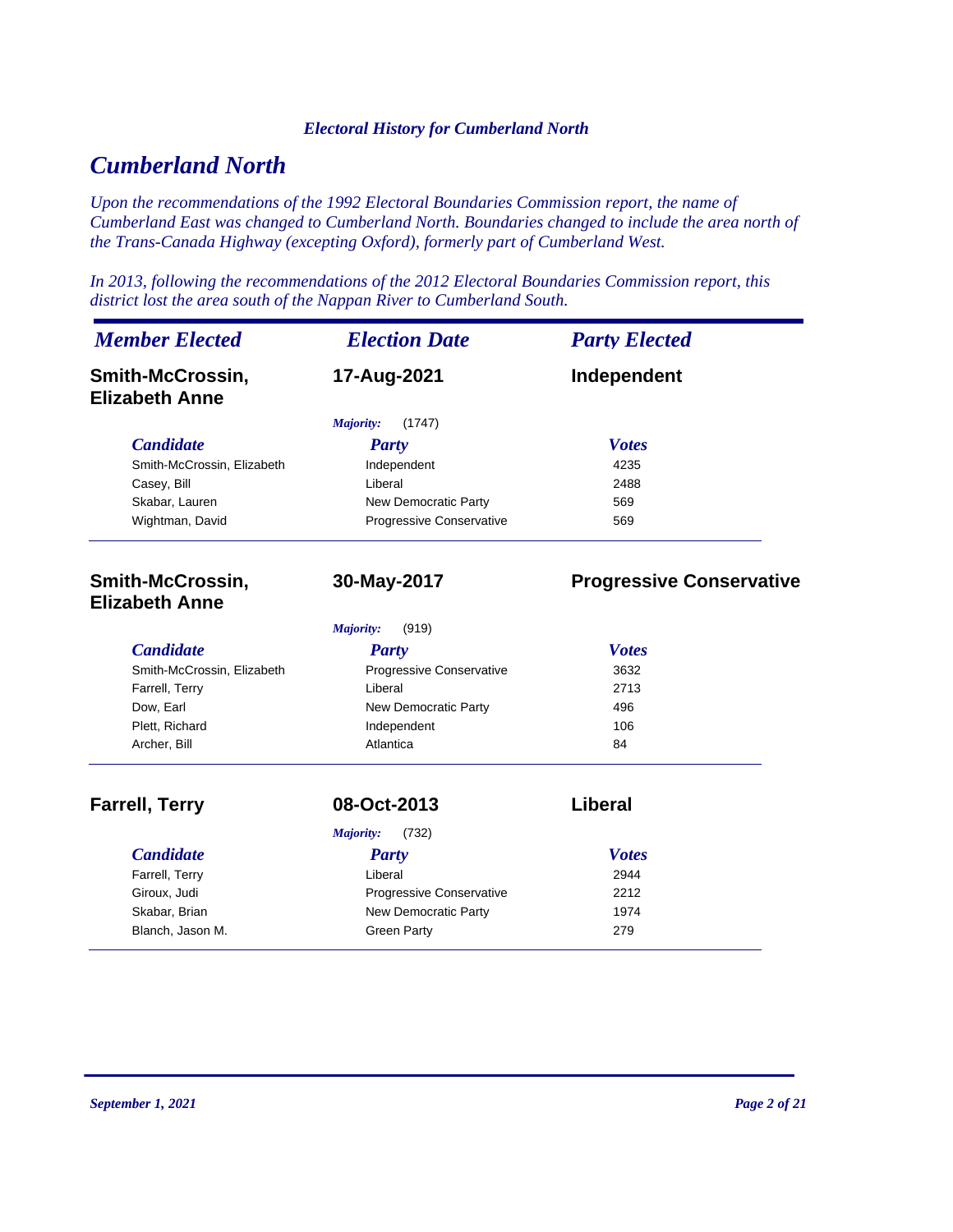| Skabar, Brian    | 09-Jun-2009                     | <b>New Democratic Party</b> |
|------------------|---------------------------------|-----------------------------|
|                  | (1011)<br>Majority:             |                             |
| <i>Candidate</i> | <b>Party</b>                    | <b>Votes</b>                |
| Skabar, Brian    | New Democratic Party            | 3170                        |
| Fage, Ernest     | Independent                     | 2159                        |
| Hunter, Keith    | <b>Progressive Conservative</b> | 1359                        |
| Noiles, Brent    | Liberal                         | 1073                        |
| Silburt, Aviva   | <b>Green Party</b>              | 127                         |

### **Fage, Ernest L. (Ernie) 13-Jun-2006 Progressive Conservative**

|                         | Majority:<br>(3160)      |              |
|-------------------------|--------------------------|--------------|
| <b>Candidate</b>        | Party                    | <b>Votes</b> |
| Fage, Ernest            | Progressive Conservative | 4640         |
| Fage, Bruce Alan        | Liberal                  | 1480         |
| Cail, Kim               | New Democratic Party     | 1085         |
| Whetter, Darryl Gregory | <b>Green Party</b>       | 202          |

# **Fage, Ernest L. (Ernie) 05-Aug-2003 Progressive Conservative**

| <b>Majority:</b> | (3220) |
|------------------|--------|
|                  |        |

### *Candidate Party Votes* Fage, Ernest **Progressive Conservative** 4609 Fox, Marsh G. No. 2006 and Liberal 2006 and the University of the University of the University of the University of the University of the University of the University of the University of the University of the University o Cail, Kim **New Democratic Party** 1105 Blanch, Jason M. **Independent** and *S* and *S* 337

### **Fage, Ernest L. (Ernie) 27-Jul-1999 Progressive Conservative**

|                  | (4341)<br>Majority:             |              |  |
|------------------|---------------------------------|--------------|--|
| <i>Candidate</i> | Party                           | <b>Votes</b> |  |
| Fage, Ernest     | <b>Progressive Conservative</b> | 5936         |  |
| Langille, Kathy  | Liberal                         | 1595         |  |
| Wilson, Doug     | New Democratic Party            | 856          |  |

# **Fage, Ernest L. (Ernie) 24-Mar-1998 Progressive Conservative**

*Majority:* (3013)

| <b>Candidate</b> | Party                           | <b>Votes</b> |  |
|------------------|---------------------------------|--------------|--|
| Fage, Ernest     | <b>Progressive Conservative</b> | 5451         |  |
| Scott, Russell   | Liberal                         | 2438         |  |
| Stewart, Peter   | New Democratic Party            | 854          |  |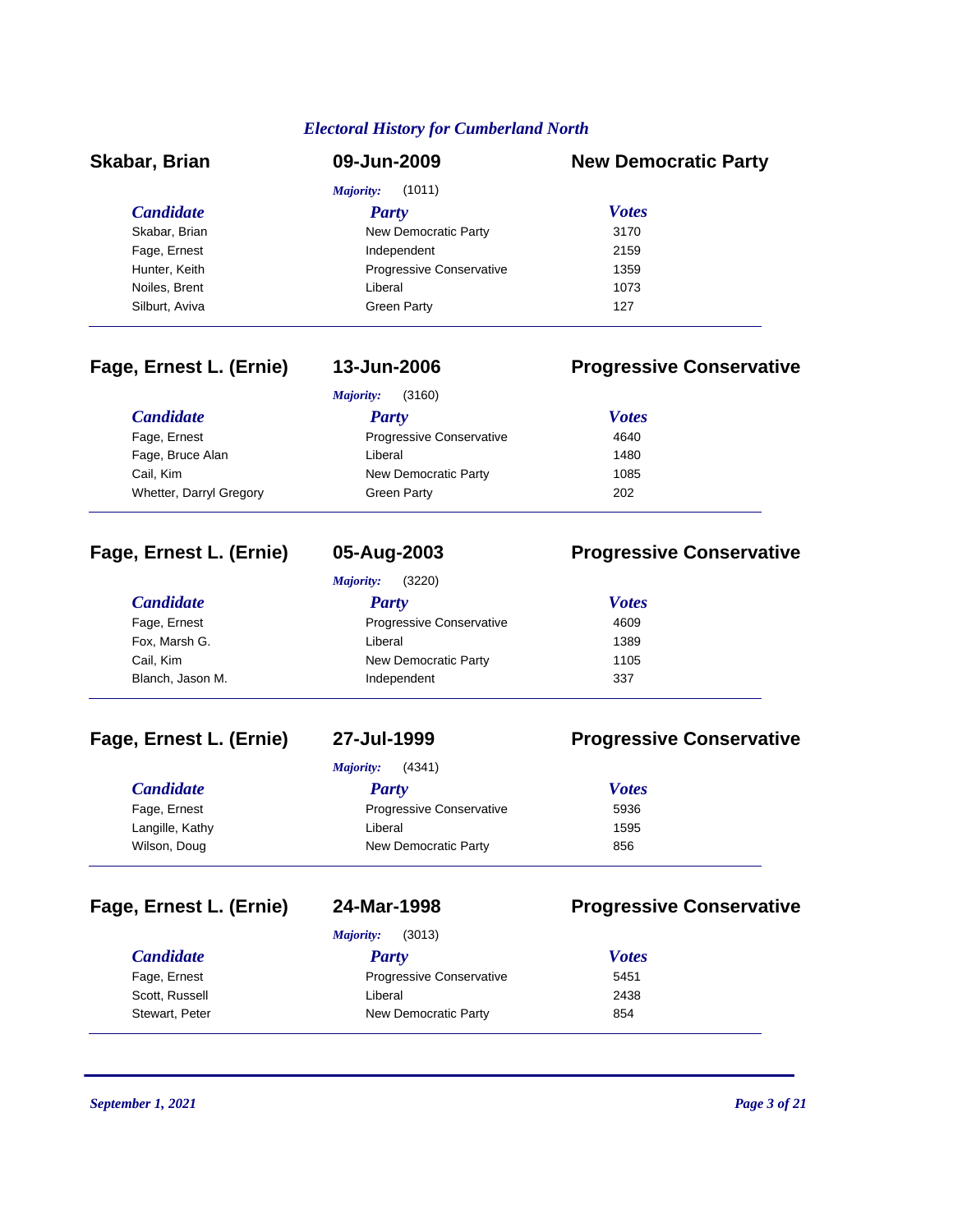| Fage, Ernest L. (Ernie)       |                          | 04-Nov-1997 (By-election) Progressive Conservative |
|-------------------------------|--------------------------|----------------------------------------------------|
|                               | (2831)<br>Majority:      |                                                    |
| <b>Candidate</b>              | <b>Party</b>             | <b>Votes</b>                                       |
| Fage, Ernest                  | Progressive Conservative | 4954                                               |
| Scott, Russell                | Liberal                  | 2123                                               |
| Jorgensen, Dorothy            | New Democratic Party     | 1014                                               |
| Bragg resigned November 1996` |                          |                                                    |
| <b>Bragg, David Ross</b>      | 25-May-1993              | Liberal                                            |
|                               | (1251)<br>Majority:      |                                                    |
| <b>Candidate</b>              | Party                    | <b>Votes</b>                                       |
| Bragg, David Ross             | Liberal                  | 5605                                               |
| Fage, Ernest                  | Progressive Conservative | 4354                                               |
| Bird, Curtis L.               | New Democratic Party     | 756                                                |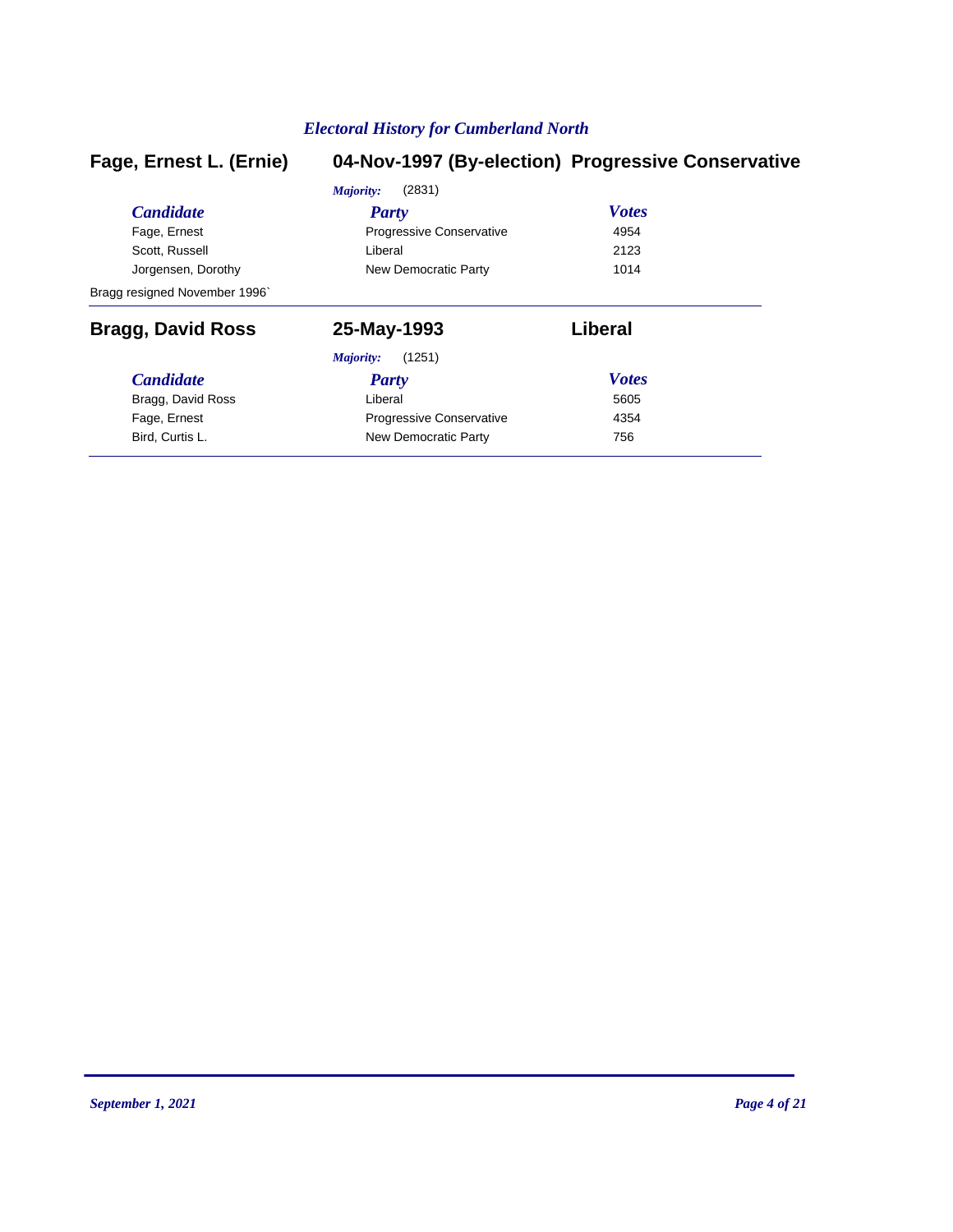# **Electoral History for Cumberland East**

*Including Former Electoral District Names*



**Report Created for Nova Scotia Legislature Website by the Nova Scotia Legislative Library**

*The returns as presented here are not official. Every effort has been made to make these results as accurate as possible. Return information was compiled from official electoral return reports and from newspapers of the day.*

*The number of votes is listed as 0 if there is no information or the candidate won by acclamation.*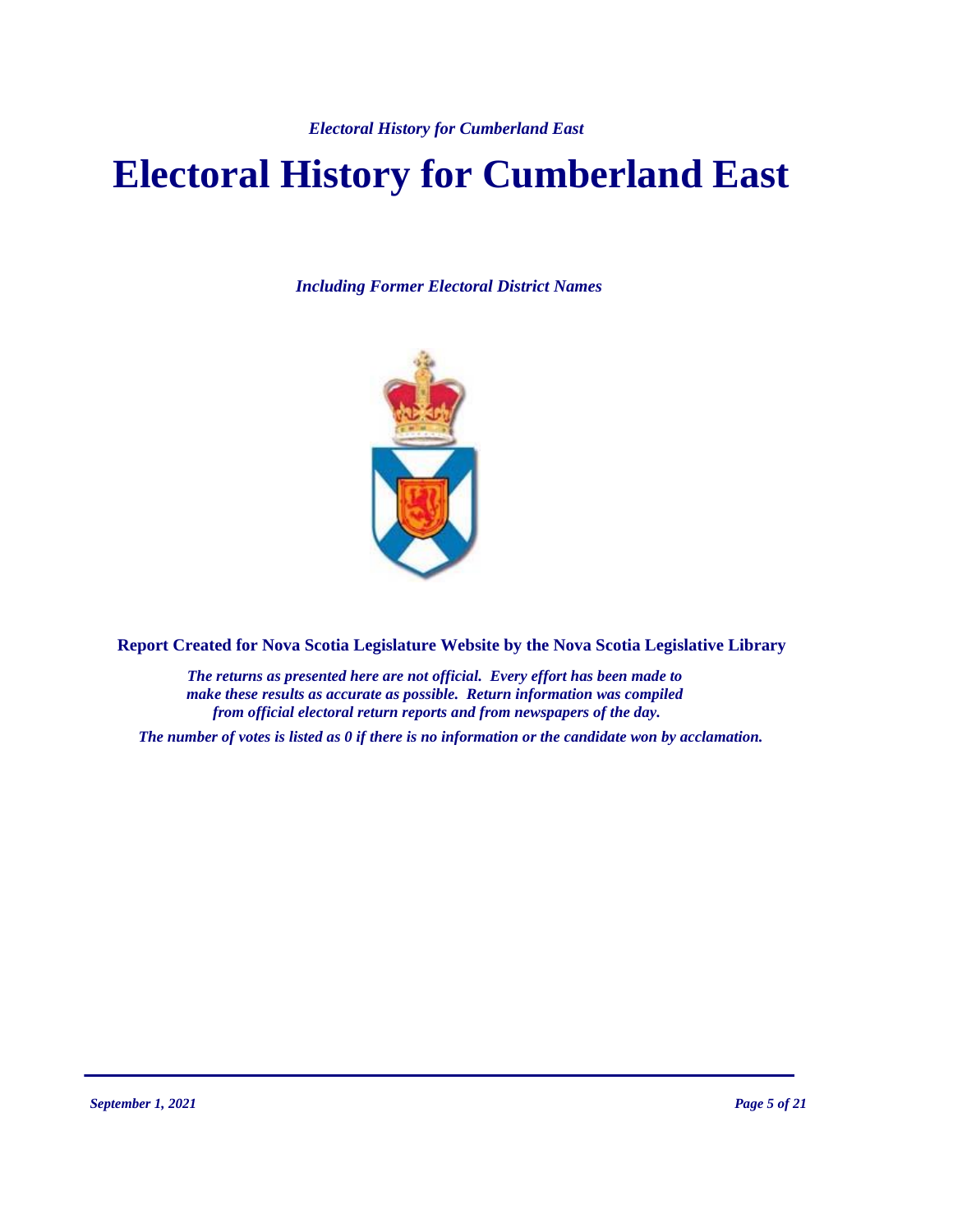# *Cumberland East*

*Chapter 47 of the Statutes of Nova Scotia for 1948 divided the county of Cumberland into three electoral districts: Cumberland East, Cumberland West, and Cumberland Centre. Cumberland East consisted of that portion of the County of Cumberland contained in polling districts One, Three, Seven, Eight, Thirteen, Fourteen, and the Town of Amherst.*

*Upon the recommendations of the 1992 Electoral Boundaries Report, the name of Cumberland East was changed to Cumberland North.*

| <b>Member Elected</b>      | <b>Election Date</b>        | <b>Party Elected</b>            |
|----------------------------|-----------------------------|---------------------------------|
| <b>Bacon, Roger Stuart</b> | 06-Sep-1988                 | <b>Progressive Conservative</b> |
|                            | Majority:<br>(1482)         |                                 |
| <b>Candidate</b>           | <b>Party</b>                | <b>Votes</b>                    |
| Bacon, Roger Stuart        | Progressive Conservative    | 4758                            |
| Drysdale, Carolyn          | Liberal                     | 3276                            |
| Mitchell, Jim              | New Democratic Party        | 1062                            |
| <b>Bacon, Roger Stuart</b> | 06-Nov-1984                 | <b>Progressive Conservative</b> |
|                            | Majority:<br>(2488)         |                                 |
| <b>Candidate</b>           | <b>Party</b>                | <b>Votes</b>                    |
| Bacon, Roger Stuart        | Progressive Conservative    | 4837                            |
| Drysdale, Ira              | Liberal                     | 2349                            |
| Marsden, Barbara A.        | New Democratic Party        | 698                             |
| <b>Bacon, Roger Stuart</b> | 06-Oct-1981                 | <b>Progressive Conservative</b> |
|                            | (2250)<br><b>Majority:</b>  |                                 |
| <b>Candidate</b>           | <b>Party</b>                | <b>Votes</b>                    |
| Bacon, Roger Stuart        | Progressive Conservative    | 4663                            |
| Davidson, Hal              | New Democratic Party        | 2413                            |
| Frances, Shelagh R.        | Liberal                     | 1709                            |
| <b>Bacon, Roger Stuart</b> | 19-Sep-1978                 | <b>Progressive Conservative</b> |
|                            | Majority:<br>(1721)         |                                 |
| <b>Candidate</b>           | <b>Party</b>                | <b>Votes</b>                    |
| Bacon, Roger Stuart        | Progressive Conservative    | 4955                            |
| Mansour, Norman J.         | Liberal                     | 3234                            |
| Soontiens, Francis         | <b>New Democratic Party</b> | 1280                            |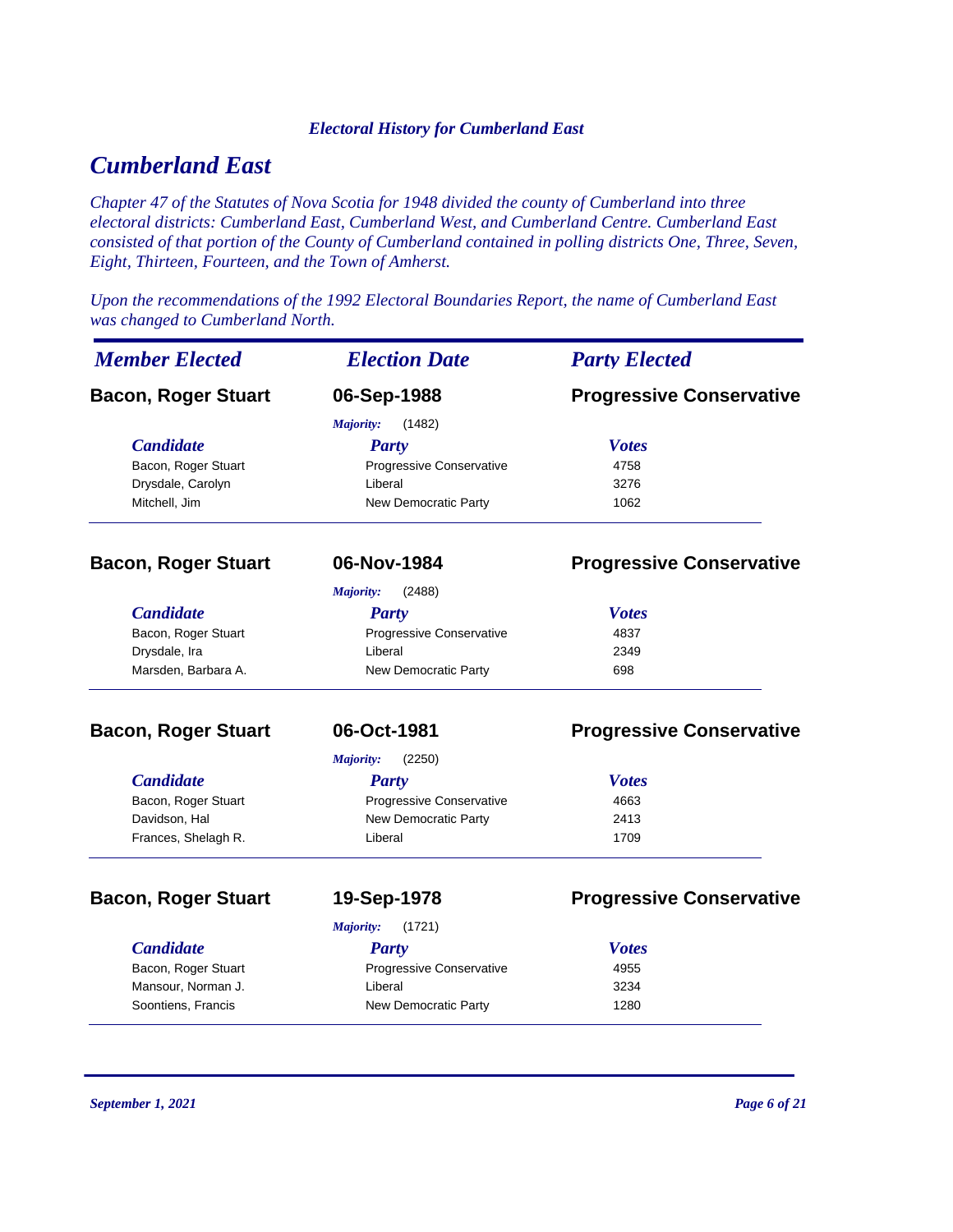| <b>Bacon, Roger Stuart</b> | 02-Apr-1974              | <b>Progressive Conservative</b> |
|----------------------------|--------------------------|---------------------------------|
|                            | (635)<br>Majority:       |                                 |
| <b>Candidate</b>           | <b>Party</b>             | <b>Votes</b>                    |
| Bacon, Roger Stuart        | Progressive Conservative | 4125                            |
| MacNeil, Ronald S.         | Liberal                  | 3490                            |
| D'Aubin, David W.          | New Democratic Party     | 934                             |
| <b>Bacon, Roger Stuart</b> | 13-Oct-1970              | <b>Progressive Conservative</b> |
|                            | (1213)<br>Majority:      |                                 |
| <b>Candidate</b>           | <b>Party</b>             | <b>Votes</b>                    |
| Bacon, Roger Stuart        | Progressive Conservative | 4355                            |
| Dolan, Leonard J.          | Liberal                  | 3142                            |
| MacSwain, James M.         | New Democratic Party     | 895                             |
| Langille, James Arnold     | 30-May-1967              | <b>Progressive Conservative</b> |

| (1362)<br>Majority:             |              |
|---------------------------------|--------------|
| Party                           | <b>Votes</b> |
| <b>Progressive Conservative</b> | 4415         |
| Liberal                         | 3053         |
| New Democratic Party            | 536          |
|                                 |              |

# **Langille, James Arnold 08-Oct-1963 Progressive Conservative**

Langille, James Arnold Noonan, Norman Willard

 $C$ *andidate* 

Ayer, Lloyd

| <b>Majority:</b> | (2431) |
|------------------|--------|
|                  |        |

| Party                           | <b>Votes</b> |
|---------------------------------|--------------|
| <b>Progressive Conservative</b> | 5226         |
| Liberal                         | 2795         |
| New Democratic Party            | 261          |

# **Langille, James Arnold 07-Jun-1960 Progressive Conservative**

Langille, James Arnold Purdy, Walter T.

*Majority:* (1610)

| <b>Party</b>                                         | <b>Votes</b> |
|------------------------------------------------------|--------------|
| <b>Progressive Conservative</b>                      | 5081         |
| Liberal                                              | 3471         |
| <b>CCF (Cooperative Commonwealth)</b><br>Federation) | 349          |

Ayer, Lloyd

 $C$ *andidate*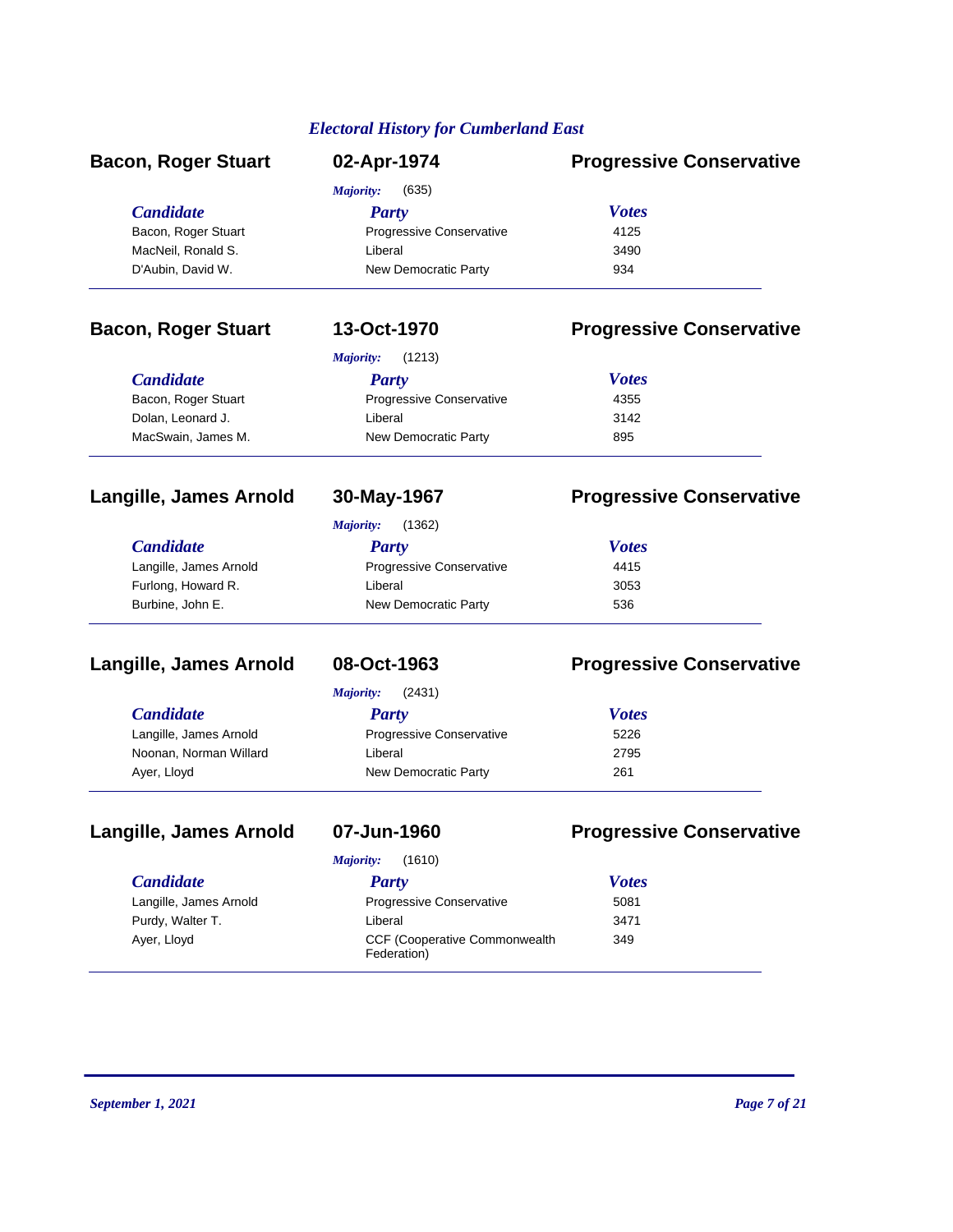| 30-Oct-1956              | <b>Progressive Conservative</b> |
|--------------------------|---------------------------------|
| (103)<br>Majority:       |                                 |
| Party                    | <b>Votes</b>                    |
| Progressive Conservative | 4406                            |
| Liberal                  | 4303                            |
|                          |                                 |

### **Langille, James Arnold 26-May-1953 Progressive Conservative**

### *Majority:* (179)

| <b>Candidate</b>       | Party                           | <b>Votes</b> |
|------------------------|---------------------------------|--------------|
| Langille, James Arnold | <b>Progressive Conservative</b> | 4393         |
| Kaufman, Martin James  | Liberal                         | 4214         |

# **Kaufman, Martin James 09-Jun-1949 Liberal**

| <i>Candidate</i>      | <b>Party</b>                                         | <b>Votes</b> |
|-----------------------|------------------------------------------------------|--------------|
| Kaufman, Martin James | Liberal                                              | 4280         |
| McLellan, Arnold G.   | <b>Progressive Conservative</b>                      | 3619         |
| Garnhum, Brenton      | <b>CCF (Cooperative Commonwealth)</b><br>Federation) | 697          |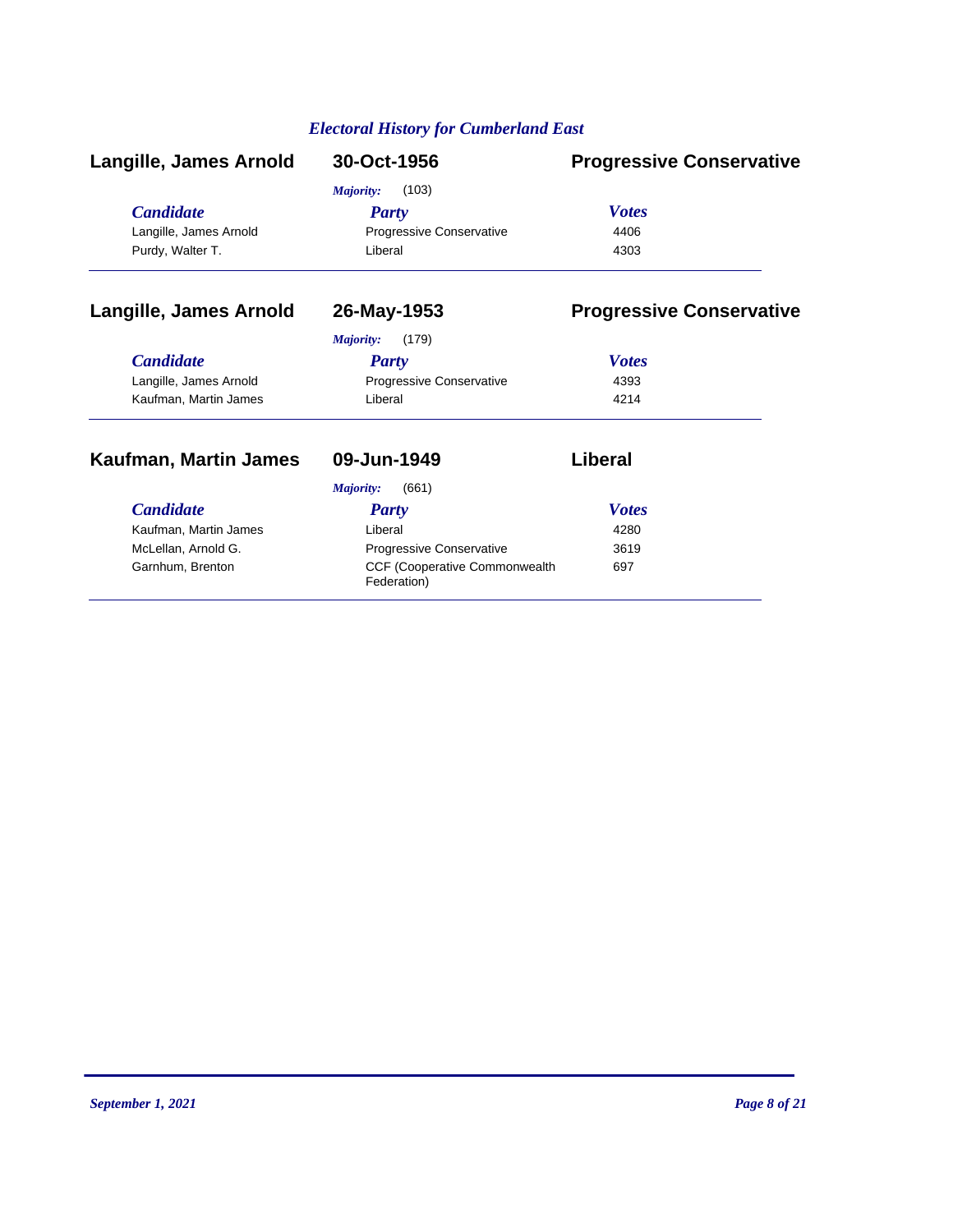# **Electoral History for Cumberland**

*Including Former Electoral District Names*



**Report Created for Nova Scotia Legislature Website by the Nova Scotia Legislative Library**

*The returns as presented here are not official. Every effort has been made to make these results as accurate as possible. Return information was compiled from official electoral return reports and from newspapers of the day.*

*The number of votes is listed as 0 if there is no information or the candidate won by acclamation.*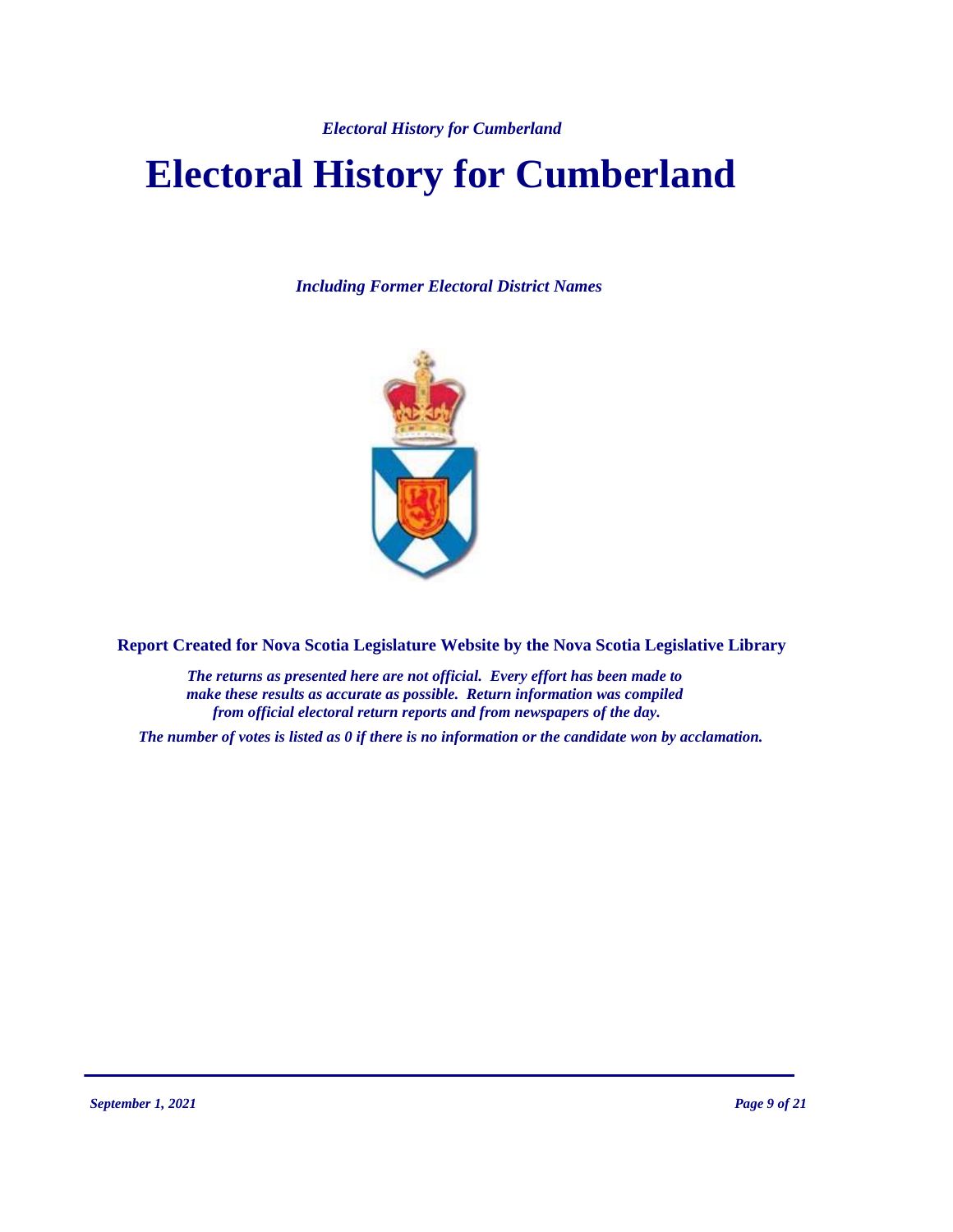# *Cumberland*

*Chapter 47 of the Statutes of Nova Scotia for 1948 divided the county of Cumberland into three electoral districts: Cumberland East, Cumberland West, and Cumberland Centre.*

| <b>Member Elected</b>    | <b>Election Date</b>                                 | <b>Party Elected</b> |
|--------------------------|------------------------------------------------------|----------------------|
| Kaufman, Martin James    | 23-Oct-1945                                          | Liberal              |
|                          | Majority:<br>(269)                                   |                      |
| <b>Candidate</b>         | Party                                                | <b>Votes</b>         |
| Cochrane. Kenneth Judson | Liberal                                              | 6995                 |
| Kaufman, Martin James    | Liberal                                              | 6540                 |
| Smith, Archie Barney     | <b>Progressive Conservative</b>                      | 6271                 |
| Sanford, Norman Shaw     | <b>Progressive Conservative</b>                      | 5807                 |
| Crummey, John James      | <b>CCF (Cooperative Commonwealth</b><br>Federation)  | 2867                 |
| Murray, Joseph Bernard   | <b>CCF (Cooperative Commonwealth)</b><br>Federation) | 1706                 |

| <b>Cochrane, Kenneth</b> | 23-Oct-1945            |
|--------------------------|------------------------|
| Judson                   |                        |
|                          | <i>Majority:</i> (724) |

| Party                                                | <b>Votes</b> |  |
|------------------------------------------------------|--------------|--|
| Liberal                                              | 6995         |  |
| Liberal                                              | 6540         |  |
| Progressive Conservative                             | 6271         |  |
| Progressive Conservative                             | 5807         |  |
| <b>CCF (Cooperative Commonwealth)</b><br>Federation) | 2867         |  |
| <b>CCF (Cooperative Commonwealth)</b><br>Federation) | 1706         |  |
|                                                      |              |  |

### $C$ *andidate*

Cochrane, Kenneth Smith, Archie Barne Fraser, Leonard Wi Mason, Archibald J

### **Smith, Archie Barney 28-Oct-1941 Progressive Conservative**

**23-Oct-1945 Liberal**

|          | Majority:    | (140)                    |              |  |
|----------|--------------|--------------------------|--------------|--|
|          | <b>Party</b> |                          | <b>Votes</b> |  |
| ı Judson | Liberal      |                          | 7970         |  |
| ev       |              | Progressive Conservative | 7954         |  |
| illiam   |              | Progressive Conservative | 7814         |  |
| loseph   | Liberal      |                          | 7040         |  |
|          |              |                          |              |  |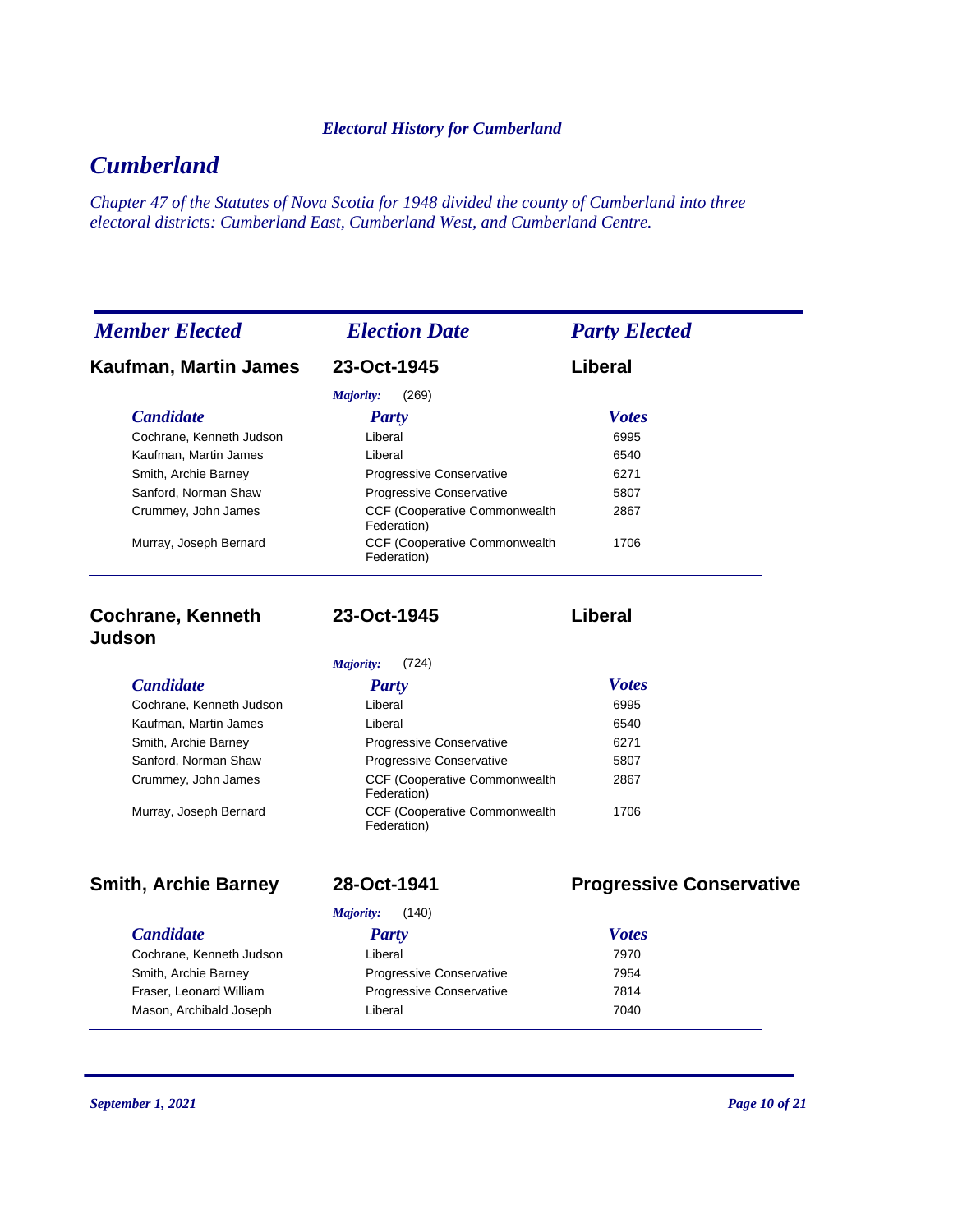| <b>Cochrane, Kenneth</b><br><b>Judson</b> | 28-Oct-1941                     | Liberal      |
|-------------------------------------------|---------------------------------|--------------|
|                                           | (156)<br>Majority:              |              |
| <b>Candidate</b>                          | <b>Party</b>                    | <b>Votes</b> |
| Cochrane, Kenneth Judson                  | Liberal                         | 7970         |
| Smith, Archie Barney                      | <b>Progressive Conservative</b> | 7954         |
| Fraser, Leonard William                   | <b>Progressive Conservative</b> | 7814         |
| Mason, Archibald Joseph                   | Liberal                         | 7040         |

# **Fraser, Leonard William 28-Oct-1940 (By-election) Progressive Conservative**

|                                                         | (Acclamation)<br>Majority: |                                 |
|---------------------------------------------------------|----------------------------|---------------------------------|
| <b>Candidate</b>                                        | <b>Party</b>               | <b>Votes</b>                    |
| Fraser, Leonard William                                 | Progressive Conservative   | 0                               |
| Fraser won by acclamation.                              |                            |                                 |
| <b>Smith, Archie Barney</b>                             | 29-Jun-1937                | <b>Progressive Conservative</b> |
|                                                         | (1225)<br>Majority:        |                                 |
| <b>Candidate</b>                                        | Party                      | <b>Votes</b>                    |
| Black, Perry Chapman                                    | Progressive Conservative   | 10289                           |
| Smith, Archie Barney                                    | Progressive Conservative   | 9272                            |
| Smiley, John Stanley                                    | Liberal                    | 8047                            |
| Mason, Archibald Joseph                                 | Liberal                    | 8024                            |
| Black resigned to contest the federal general election. |                            |                                 |
| <b>Black, Perry Chapman</b>                             | 29-Jun-1937                | <b>Progressive Conservative</b> |
|                                                         | (2242)<br>Majority:        |                                 |
| <b>Candidate</b>                                        | Party                      | <b>Votes</b>                    |
| Black, Perry Chapman                                    | Progressive Conservative   | 10289                           |
| Smith, Archie Barney                                    | Progressive Conservative   | 9272                            |
| Smiley, John Stanley                                    | Liberal                    | 8047                            |
| Mason, Archibald Joseph                                 | Liberal                    | 8024                            |
| Black resigned to contest the federal general election. |                            |                                 |
| <b>Smiley, John Stanley</b>                             | 22-Aug-1933                | Liberal                         |
|                                                         | (298)<br>Majority:         |                                 |

| <i>Candidate</i>     | <b>Party</b>         | <b>Votes</b> |
|----------------------|----------------------|--------------|
| Smiley, John Stanley | Liberal              | 9540         |
| Black, Perry Chapman | Liberal Conservative | 9406         |
| Paul, Earle B.       | Liberal              | 9242         |
| Terris, Archibald    | Liberal Conservative | 8291         |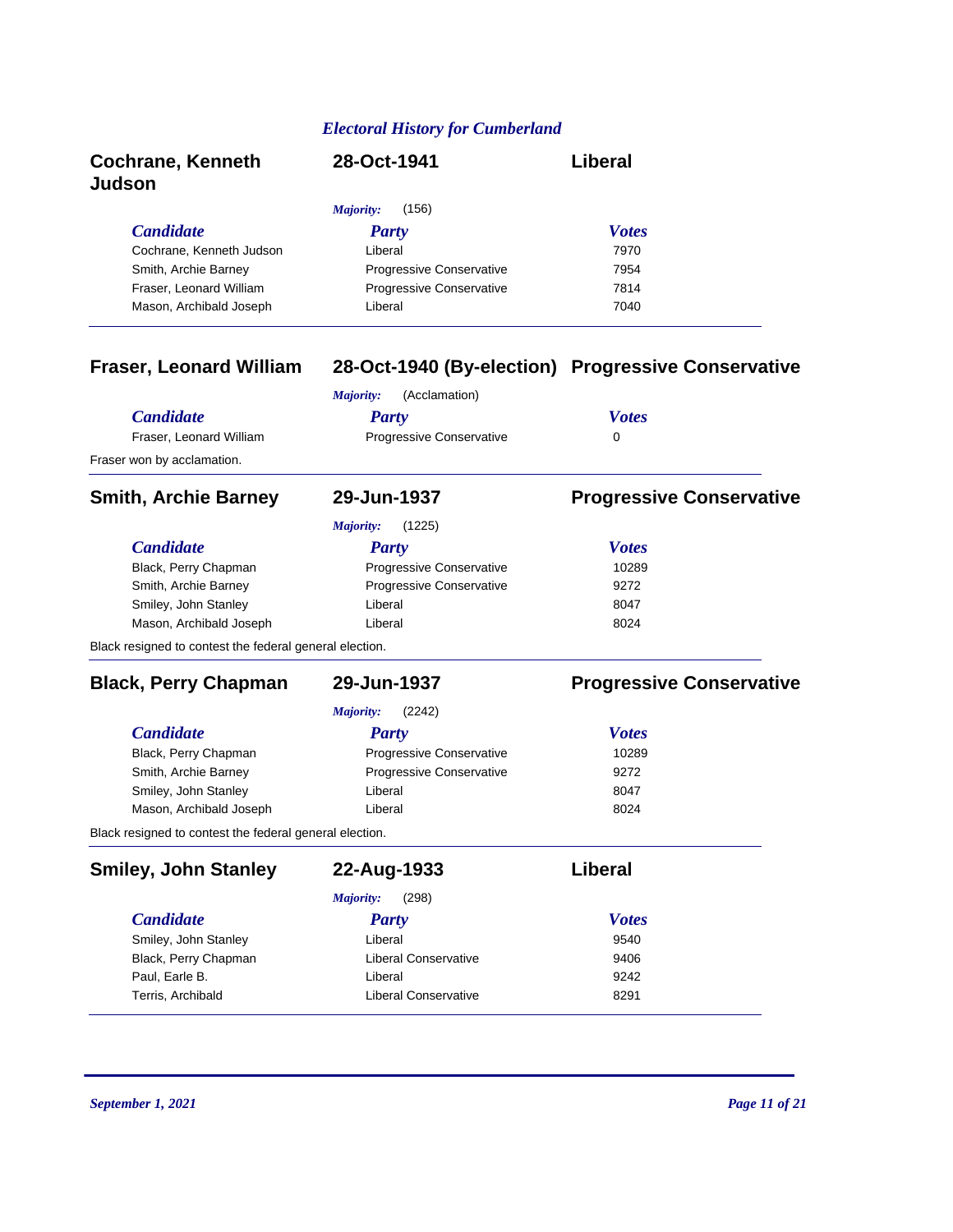### *Candidate Party Votes* **Black, Perry Chapman 22-Aug-1933 Liberal Conservative** *Majority:* (164) Smiley, John Stanley **Construction Construction Construction** University of the University of the University of the University of the University of the University of the University of the University of the University of th Black, Perry Chapman **Example 2406** Liberal Conservative **18406** Paul, Earle B. 68 (1992) 2024 12: Eiberal 1924 21: 1924 21: 1924 21: 1924 21: 1924 21: 1924 21: 1924 21: 1924 21: 1924 21: 1924 21: 1924 21: 1926 1927 21: 1926 1927 21: 1926 1927 21: 1927 21: 1927 21: 1927 21: 1927 21: 192 Terris, Archibald Liberal Conservative 8291

### **Terris, Archibald 01-Oct-1928 Labour**

| (437)<br>Majority:          |              |  |  |
|-----------------------------|--------------|--|--|
| Party                       | <b>Votes</b> |  |  |
| <b>Liberal Conservative</b> | 7710         |  |  |
| Labour                      | 6667         |  |  |
| <b>Liberal Conservative</b> | 6605         |  |  |
| Liberal                     | 6230         |  |  |
| Liberal                     | 5999         |  |  |
| Liberal                     | 5758         |  |  |
|                             |              |  |  |

## **McKenzie, Daniel George 01-Oct-1928 Liberal Conservative**

|                          | (375)<br>Majority:   |              |
|--------------------------|----------------------|--------------|
| <i>Candidate</i>         | Party                | <b>Votes</b> |
| Black, Perry Chapman     | Liberal Conservative | 7710         |
| Terris, Archibald        | Labour               | 6667         |
| McKenzie, Daniel George  | Liberal Conservative | 6605         |
| Smiley, John Stanley     | Liberal              | 6230         |
| Cochrane, Kenneth Judson | Liberal              | 5999         |
| Read, Charles H.         | Liberal              | 5758         |

## **Black, Perry Chapman 01-Oct-1928 Liberal Conservative**

*Majority:* (1480)

| Majority:<br>(1480)      |                      |              |  |  |
|--------------------------|----------------------|--------------|--|--|
| <b>Candidate</b>         | <b>Party</b>         | <b>Votes</b> |  |  |
| Black, Perry Chapman     | Liberal Conservative | 7710         |  |  |
| Terris, Archibald        | Labour               | 6667         |  |  |
| McKenzie, Daniel George  | Liberal Conservative | 6605         |  |  |
| Smiley, John Stanley     | Liberal              | 6230         |  |  |
| Cochrane, Kenneth Judson | Liberal              | 5999         |  |  |
| Read, Charles H.         | Liberal              | 5758         |  |  |
|                          |                      |              |  |  |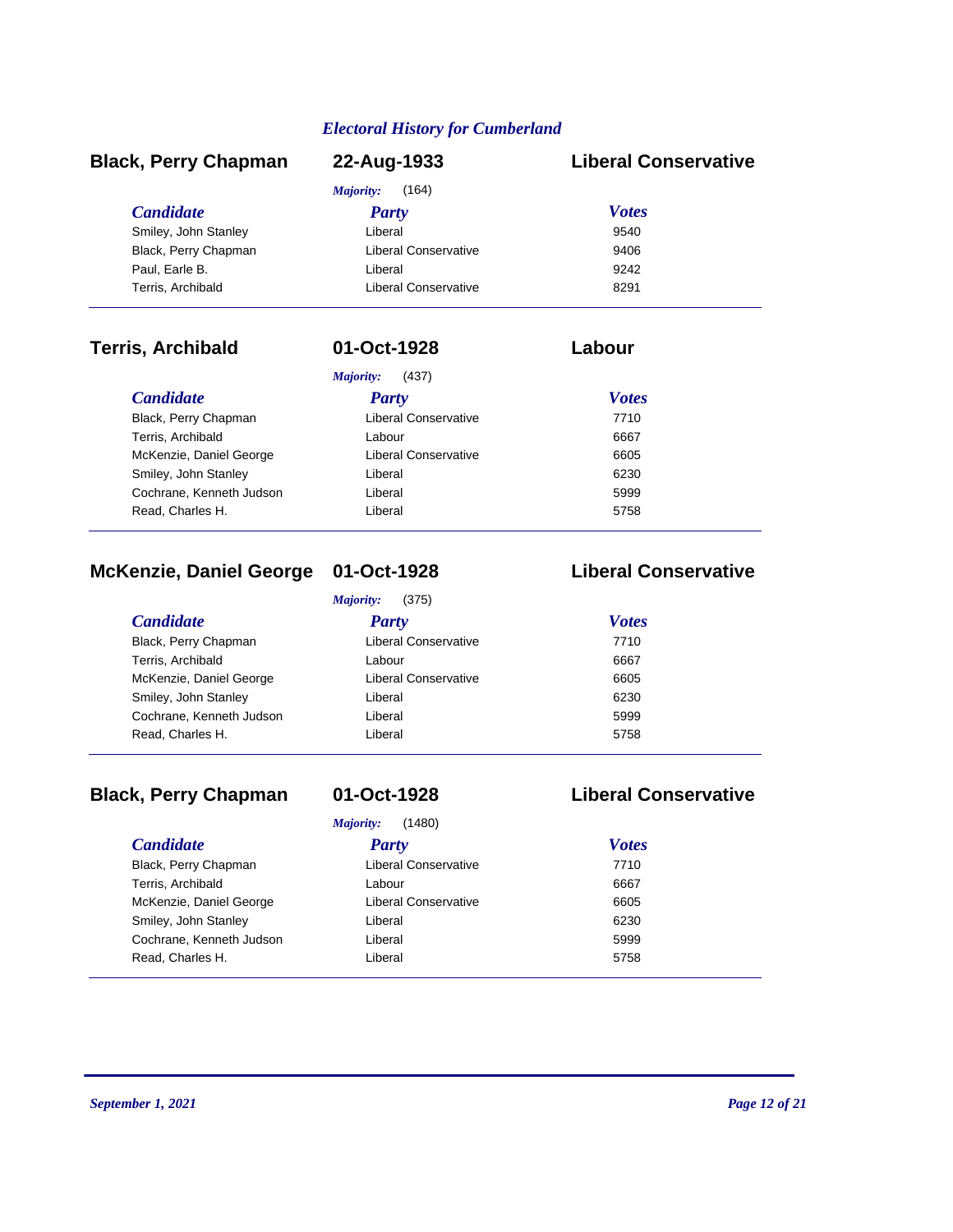| <b>Black, Perry Chapman</b>                                                    |                            | 01-Aug-1925 (By-election) Liberal Conservative |
|--------------------------------------------------------------------------------|----------------------------|------------------------------------------------|
|                                                                                | (Acclamation)<br>Majority: |                                                |
| <b>Candidate</b>                                                               | Party                      | <b>Votes</b>                                   |
| Black, Perry Chapman                                                           | Liberal Conservative       | 0                                              |
| Black was appointed Minister of Highways and he was re-elected by acclamation. |                            |                                                |
| <b>Terris, Archibald</b>                                                       | 25-Jun-1925                | Labour                                         |
|                                                                                | (2759)<br>Majority:        |                                                |
| <b>Candidate</b>                                                               | Party                      | <b>Votes</b>                                   |
| Black, Perry Chapman                                                           | Liberal Conservative       | 9057                                           |
| McKenzie, Daniel George                                                        | Liberal Conservative       | 8580                                           |
| Terris, Archibald                                                              | Labour                     | 8267                                           |
| Ralston, James Layton                                                          | Liberal                    | 5508                                           |

### **McKenzie, Daniel George 25-Jun-1925 Liberal Conservative**

*Majority:* (3072)

Read, Charles H. Andrea Charles H. Andrea Liberal 4797 Wardrope, James M. Christian Liberal Christian Liberal 4754

| <i>Candidate</i>        | <b>Party</b>         | <b>Votes</b> |
|-------------------------|----------------------|--------------|
| Black, Perry Chapman    | Liberal Conservative | 9057         |
| McKenzie, Daniel George | Liberal Conservative | 8580         |
| Terris, Archibald       | Labour               | 8267         |
| Ralston, James Layton   | Liberal              | 5508         |
| Read, Charles H.        | Liberal              | 4797         |
| Wardrope, James M.      | Liberal              | 4754         |

### **Black, Perry Chapman 25-Jun-1925 Liberal Conservative**

### *Candidate Party Votes Majority:* (3549) Black, Perry Chapman **Example 2008** Liberal Conservative **19057** McKenzie, Daniel George **Liberal Conservative** 8580 Terris, Archibald **Calculation Control Control Control Control Control Control Control Control Control Control Control Control Control Control Control Control Control Control Control Control Control Control Control Control** Ralston, James Layton **Example 20 Liberal** Controller and the state of the state of the state of the state of the state of the state of the state of the state of the state of the state of the state of the state of the stat Read, Charles H. New York Charles H. Albert Liberal 4797 Wardrope, James M. Charles Contract Liberal Article 194754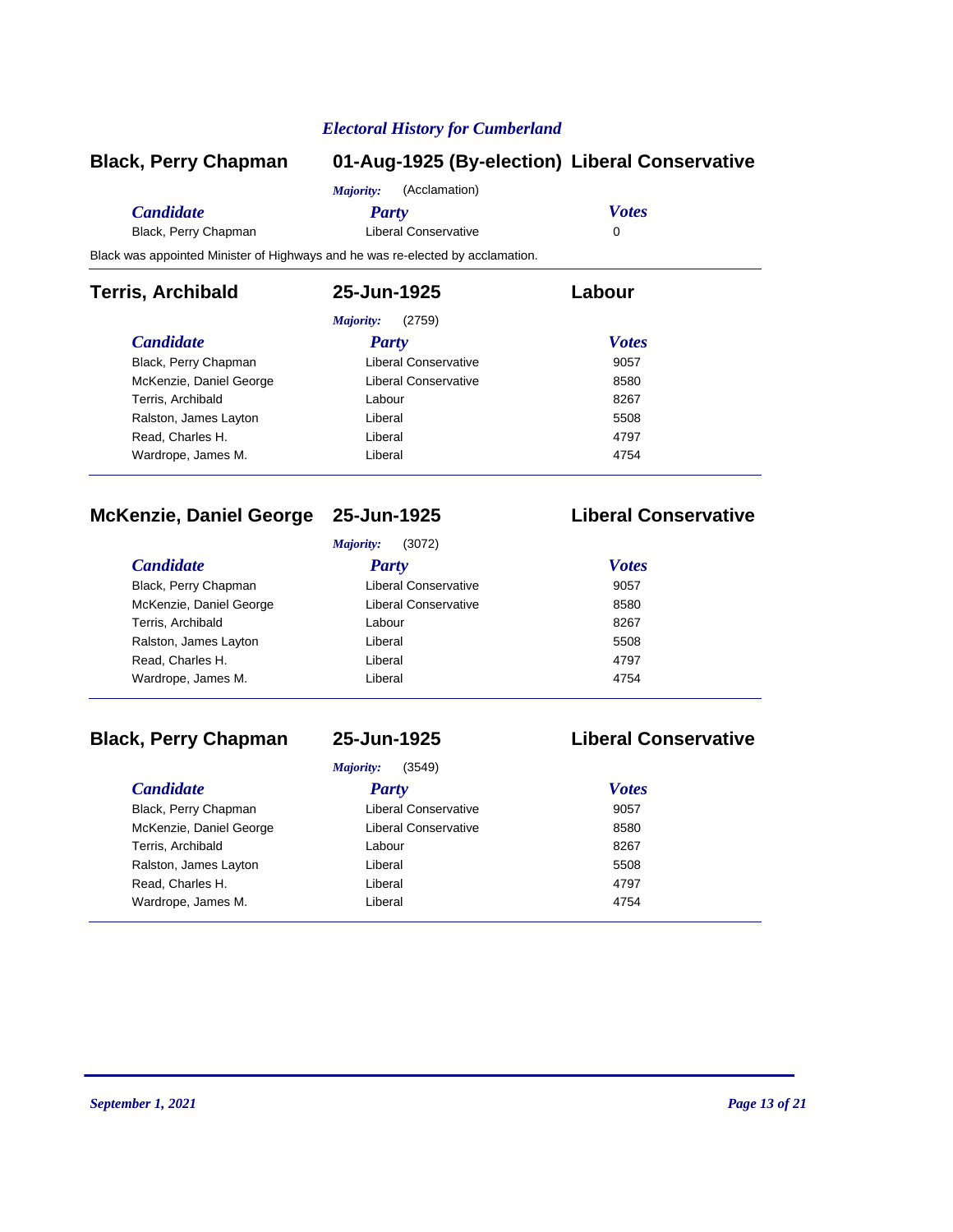### **Terris, Archibald 27-Jul-1920 Labour**

### *Candidate Party Votes Majority:* (230) Allen, Gilbert Nelson **Farmers' Party** Farmers' Party 4934 McKenzie, Daniel George **Farmers' Party 1998** Farmers' Party Terris, Archibald **1716** Labour **1716** Ralston, James Layton **Liberal** Communication Communication and the extent of the 4486 Carter, Rufus Seaman **Carter**, Rufus Seaman **Liberal** 2215 Fullerton, Varley B. Liberal 2659 Rogers, Grace McLeod **Liberal Conservative** 2470 Spicer, Percy L. **Example 20** Liberal Conservative **1864** Leslie, Everett C. The Conservative Liberal Conservative 1714

### **McKenzie, Daniel George 27-Jul-1920 Farmers' Party**

|                         | Majority:<br>(280)    |              |  |
|-------------------------|-----------------------|--------------|--|
| <b>Candidate</b>        | Party                 | <b>Votes</b> |  |
| Allen, Gilbert Nelson   | Farmers' Party        | 4934         |  |
| McKenzie, Daniel George | <b>Farmers' Party</b> | 4766         |  |
| Terris, Archibald       | Labour                | 4716         |  |
| Ralston, James Layton   | Liberal               | 4486         |  |
| Carter, Rufus Seaman    | Liberal               | 3215         |  |
| Fullerton, Varley B.    | Liberal               | 2659         |  |
| Rogers, Grace McLeod    | Liberal Conservative  | 2470         |  |
| Spicer, Percy L.        | Liberal Conservative  | 1864         |  |
| Leslie, Everett C.      | Liberal Conservative  | 1714         |  |
|                         |                       |              |  |

### **Allen, Gilbert Nelson 27-Jul-1920 Farmers' Party**

### *Candidate Party Votes Majority:* (448) Allen, Gilbert Nelson **Farmers' Party** Farmers' Party 4934 McKenzie, Daniel George **Farmers' Party 1998** Farmers' Party Terris, Archibald **Labour** Labour 4716 Ralston, James Layton **Liberal** Liberal **1486** Carter, Rufus Seaman **Carter**, Rufus Seaman **Liberal** 2215 Fullerton, Varley B. Liberal 2659 Rogers, Grace McLeod **Liberal Conservative** 2470 Spicer, Percy L. **Example 20** Liberal Conservative 1864 Leslie, Everett C. The Conservative Liberal Conservative 1714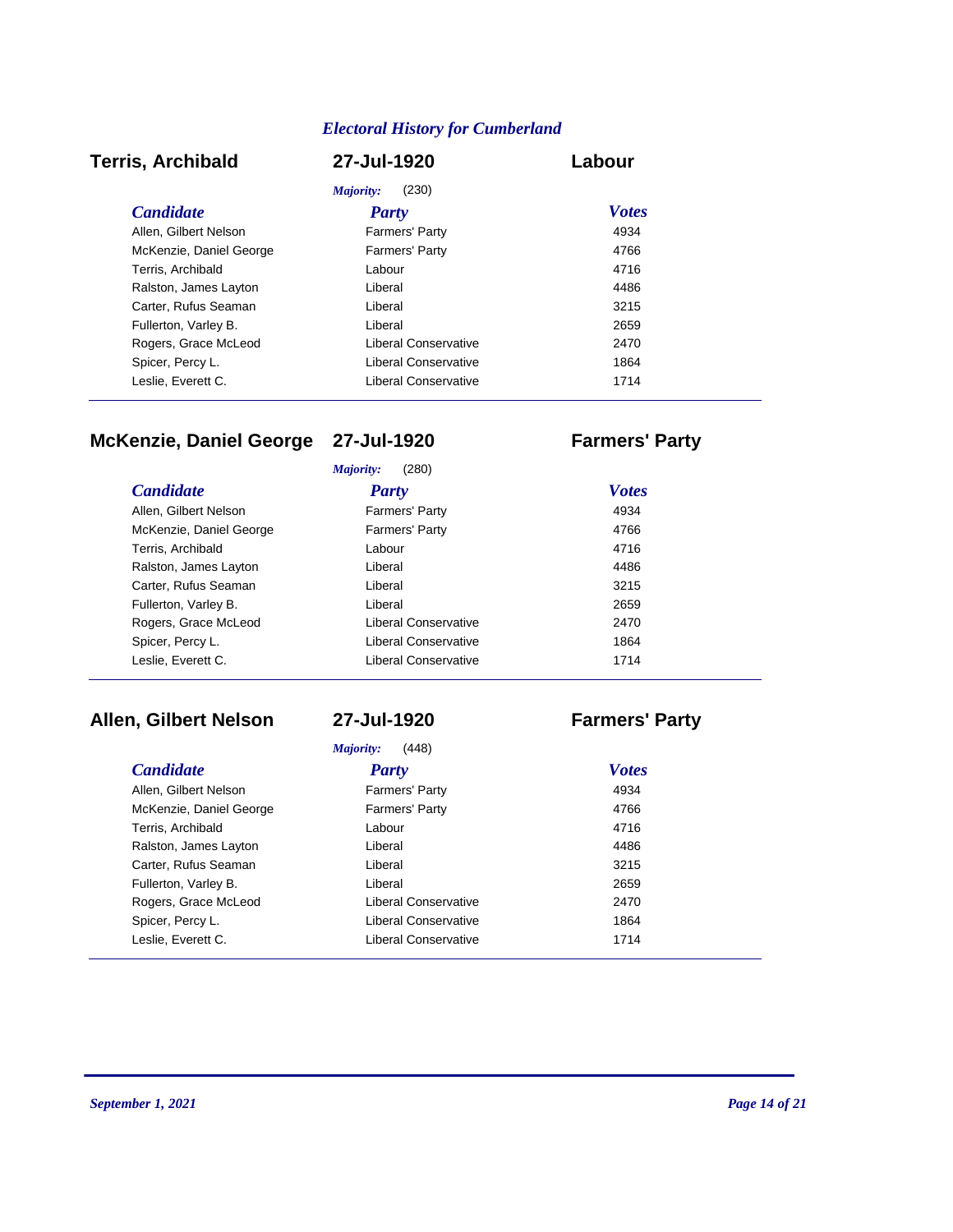### *Candidate Party Votes* **Ralston, James Layton 20-Jun-1916 Liberal** *Majority:* (331) Carter, Rufus Seaman Liberal 3962 Ralston, James Layton **Liberal** Communication Communication 3951 Kirkpatrick, James W. Liberal Conservative 3791 Morrison, Daniel A. Liberal Conservative 3620 Gilroy, J. Flemming **Example 26 Except** Liberal Conservative 3572 Livingstone, Joshua H. Liberal 3554 Nelson, James B. Cabour Cabour Cabour 227

Ralston was on active service and did not take his seat until March 4, 1920.

### **Kirkpatrick, James W. 20-Jun-1916 Liberal Conservative**

| Majority:<br>(171)     |                      |              |  |
|------------------------|----------------------|--------------|--|
| <b>Candidate</b>       | <b>Party</b>         | <b>Votes</b> |  |
| Carter, Rufus Seaman   | Liberal              | 3962         |  |
| Ralston, James Layton  | Liberal              | 3951         |  |
| Kirkpatrick, James W.  | Liberal Conservative | 3791         |  |
| Morrison, Daniel A.    | Liberal Conservative | 3620         |  |
| Gilroy, J. Flemming    | Liberal Conservative | 3572         |  |
| Livingstone, Joshua H. | Liberal              | 3554         |  |
| Nelson, James B.       | Labour               | 727          |  |

Ralston was on active service and did not take his seat until March 4, 1920.

| Carter, Rufus Seaman                                                         | 20-Jun-1916          | Liberal      |  |
|------------------------------------------------------------------------------|----------------------|--------------|--|
|                                                                              | (342)<br>Majority:   |              |  |
| <b>Candidate</b>                                                             | Party                | <b>Votes</b> |  |
| Carter, Rufus Seaman                                                         | Liberal              | 3962         |  |
| Ralston, James Layton                                                        | Liberal              | 3951         |  |
| Kirkpatrick, James W.                                                        | Liberal Conservative | 3791         |  |
| Morrison, Daniel A.                                                          | Liberal Conservative | 3620         |  |
| Gilroy, J. Flemming                                                          | Liberal Conservative | 3572         |  |
| Livingstone, Joshua H.                                                       | Liberal              | 3554         |  |
| Nelson, James B.                                                             | Labour               | 727          |  |
| Ralston was on active service and did not take his seat until March 4, 1920. |                      |              |  |

### *Candidate Party Votes* **Ralston, James Layton 14-Jun-1911 Liberal** *Majority:* (138) Ralston, James Layton **Liberal** Liberal **1168** Carter, Rufus Seaman Liberal 4154 Gilroy, J. Flemming **Example 2018** Liberal Conservative **1030** Smith, C. R. **Smith, C. R. Example 2617 Liberal Conservative 3617**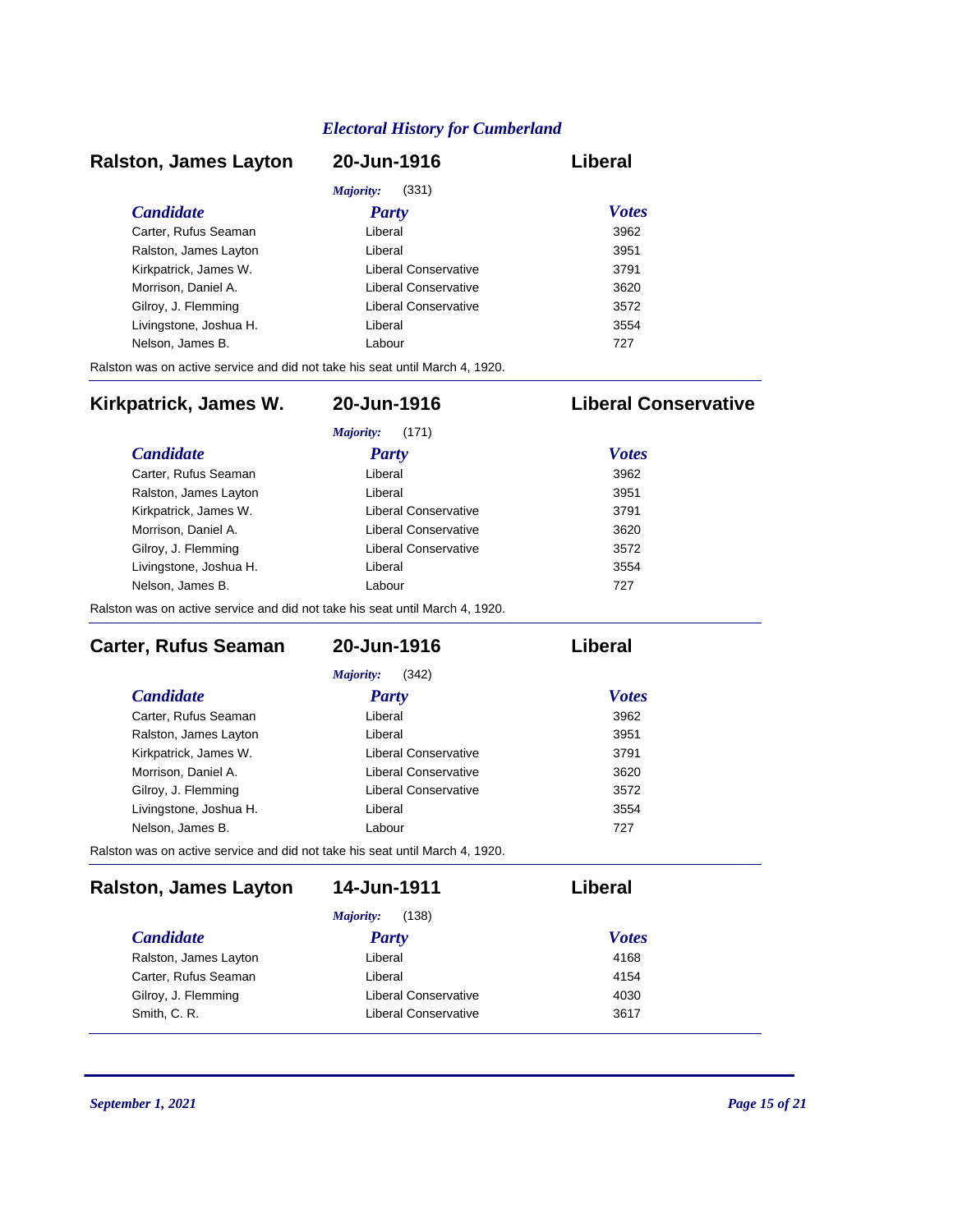| <b>Carter, Rufus Seaman</b> | 14-Jun-1911          | Liberal      |  |
|-----------------------------|----------------------|--------------|--|
|                             | (124)<br>Majority:   |              |  |
| <b>Candidate</b>            | Party                | <b>Votes</b> |  |
| Ralston, James Layton       | Liberal              | 4168         |  |
| Carter, Rufus Seaman        | Liberal              | 4154         |  |
| Gilroy, J. Flemming         | Liberal Conservative | 4030         |  |
| Smith, C. R.                | Liberal Conservative | 3617         |  |

### **Livingstone, Joshua H. 24-Nov-1909 (By-election) Liberal**

| (282)<br>Majority:     |                      |              |  |
|------------------------|----------------------|--------------|--|
| <b>Candidate</b>       | <b>Party</b>         | <b>Votes</b> |  |
| Livingstone, Joshua H. | Liberal              | 3200         |  |
| Rogers, T. S.          | Liberal Conservative | 2918         |  |
| Landry, A. F.          | Labour               | 1278         |  |

### **Pipes, William Thomas 20-Jun-1906 Liberal**

|  | LU VUII I JUV |  |  |  |
|--|---------------|--|--|--|
|  |               |  |  |  |
|  |               |  |  |  |

|                                                                       | (168)<br>Majority:          |              |
|-----------------------------------------------------------------------|-----------------------------|--------------|
| <i>Candidate</i>                                                      | <b>Party</b>                | <b>Votes</b> |
| Paul. Elisha B.                                                       | Liberal                     | 3619         |
| Pipes, William Thomas                                                 | Liberal                     | 3587         |
| McLeod. Daniel J.                                                     | <b>Liberal Conservative</b> | 3419         |
| Jamison, C. F.                                                        | <b>Liberal Conservative</b> | 2995         |
| Pipes died October 7, 1909. He was replaced by Joshua H. Livingstone. |                             |              |

| Paul, Elisha B.                                                       | 20-Jun-1906          | Liberal      |
|-----------------------------------------------------------------------|----------------------|--------------|
|                                                                       | (200)<br>Majority:   |              |
| <b>Candidate</b>                                                      | Party                | <b>Votes</b> |
| Paul, Elisha B.                                                       | Liberal              | 3619         |
| Pipes, William Thomas                                                 | Liberal              | 3587         |
| McLeod, Daniel J.                                                     | Liberal Conservative | 3419         |
| Jamison, C. F.                                                        | Liberal Conservative | 2995         |
| Pipes died October 7, 1909. He was replaced by Joshua H. Livingstone. |                      |              |

### **Paul, Elisha B. 15-Dec-1904 (By-election) Liberal**

|                  | (563)<br>Majority:   |              |
|------------------|----------------------|--------------|
| <b>Candidate</b> | Party                | <b>Votes</b> |
| Paul, Elisha B.  | Liberal              | 3256         |
| Day, J.W.        | Liberal Conservative | 2693         |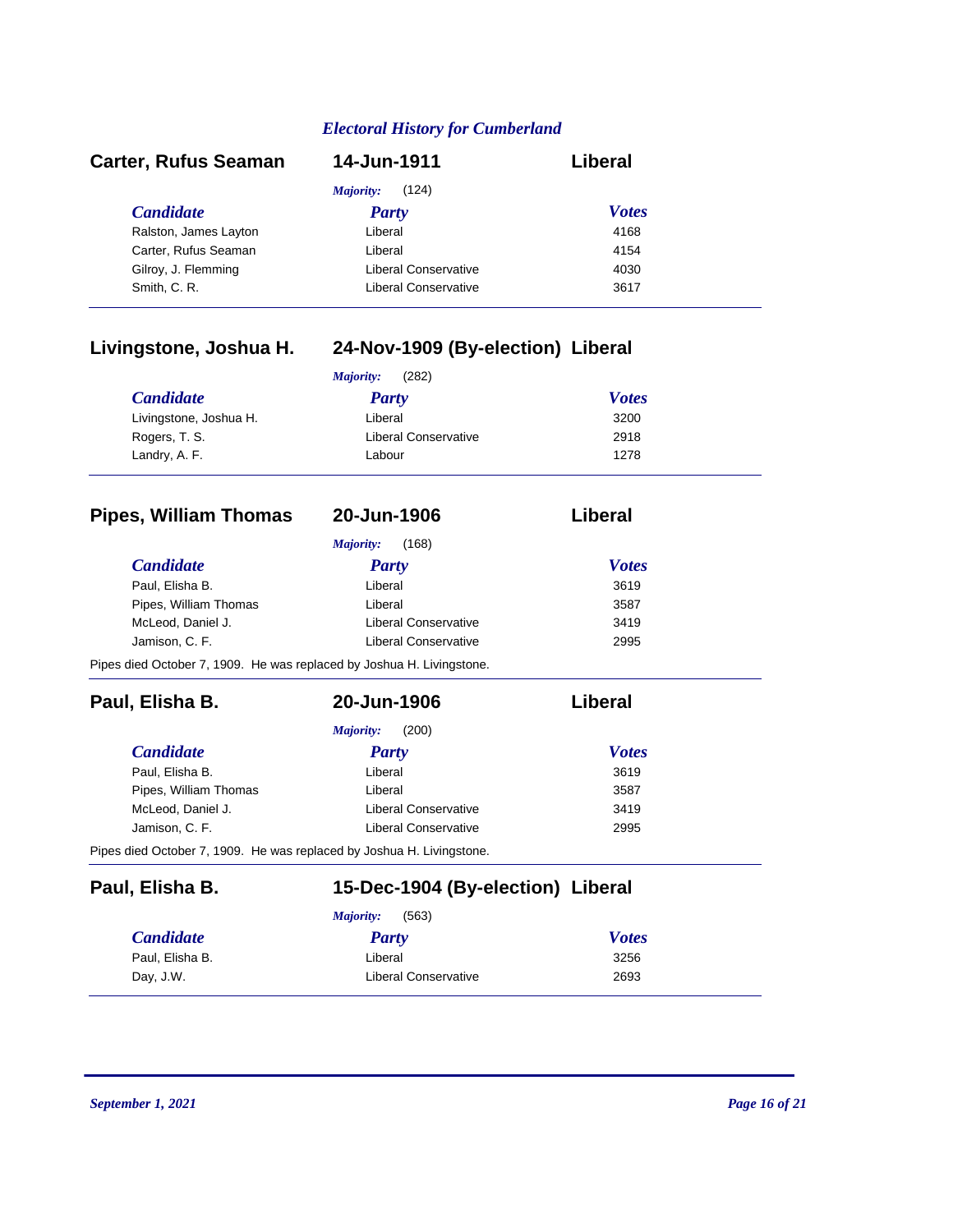| McLeod, Daniel J.                                                                                               | 02-Oct-1901                 | <b>Liberal Conservative</b> |
|-----------------------------------------------------------------------------------------------------------------|-----------------------------|-----------------------------|
|                                                                                                                 | <b>Majority:</b><br>(13)    |                             |
| <b>Candidate</b>                                                                                                | <b>Party</b>                | <b>Votes</b>                |
| McLeod, Daniel J.                                                                                               | <b>Liberal Conservative</b> | 2946                        |
| Black, Thomas Reuben                                                                                            | Liberal                     | 2944                        |
| Tucker, M. L.                                                                                                   | Liberal                     | 2933                        |
| Smith, C. R.                                                                                                    | <b>Liberal Conservative</b> | 2720                        |
| Black resigned. He was appointed to the Senate June 10, 1904 and replaced in the legislature by Elisah B. Paul. |                             |                             |
| <b>Black, Thomas Reuben</b>                                                                                     | 02-Oct-1901                 | Liberal                     |
|                                                                                                                 | Majority:<br>(11)           |                             |
| <b>Candidate</b>                                                                                                | <b>Party</b>                | <b>Votes</b>                |
| McLeod, Daniel J.                                                                                               | <b>Liberal Conservative</b> | 2946                        |
| Black, Thomas Reuben                                                                                            | Liberal                     | 2944                        |
| Tucker, M. L.                                                                                                   | Liberal                     | 2933                        |
| Smith, C. R.                                                                                                    | <b>Liberal Conservative</b> | 2720                        |
| Black resigned. He was appointed to the Senate June 10, 1904 and replaced in the legislature by Elisah B. Paul. |                             |                             |
| Fraser, Alexander E.                                                                                            | 20-Apr-1897                 | Liberal                     |
|                                                                                                                 | <b>Majority:</b><br>(562)   |                             |
| <b>Candidate</b>                                                                                                | <b>Party</b>                | <b>Votes</b>                |
| Black, Thomas Reuben                                                                                            | Liberal                     | 3487                        |
| Fraser, Alexander E.                                                                                            | Liberal                     | 3251                        |
| McKinnon, A. A.                                                                                                 | Liberal Conservative        | 2689                        |
| McDougall, J. C.                                                                                                | <b>Liberal Conservative</b> | 2541                        |
|                                                                                                                 |                             | Liberal                     |
| <b>Black, Thomas Reuben</b>                                                                                     | 20-Apr-1897                 |                             |
|                                                                                                                 | Majority:<br>(798)          |                             |
| <b>Candidate</b>                                                                                                | <b>Party</b>                | <b>Votes</b>                |
| Black, Thomas Reuben                                                                                            | Liberal                     | 3487                        |
| Fraser, Alexander E.                                                                                            | Liberal                     | 3251                        |
| McKinnon, A. A.                                                                                                 | Liberal Conservative        | 2689                        |
| McDougall, J. C.                                                                                                | <b>Liberal Conservative</b> | 2541                        |
|                                                                                                                 |                             |                             |
| Fraser, Alexander E.                                                                                            | 15-Mar-1894                 | Liberal                     |
|                                                                                                                 | Majority:<br>(404)          |                             |
| <b>Candidate</b>                                                                                                | <b>Party</b>                | <b>Votes</b>                |
| Black, Thomas Reuben                                                                                            | Liberal                     | 3109                        |
| Fraser, Alexander E.                                                                                            | Liberal                     | 2902                        |
| Forrest, George W.                                                                                              | <b>Liberal Conservative</b> | 2498                        |
| Oxley, William                                                                                                  | <b>Liberal Conservative</b> | 2411                        |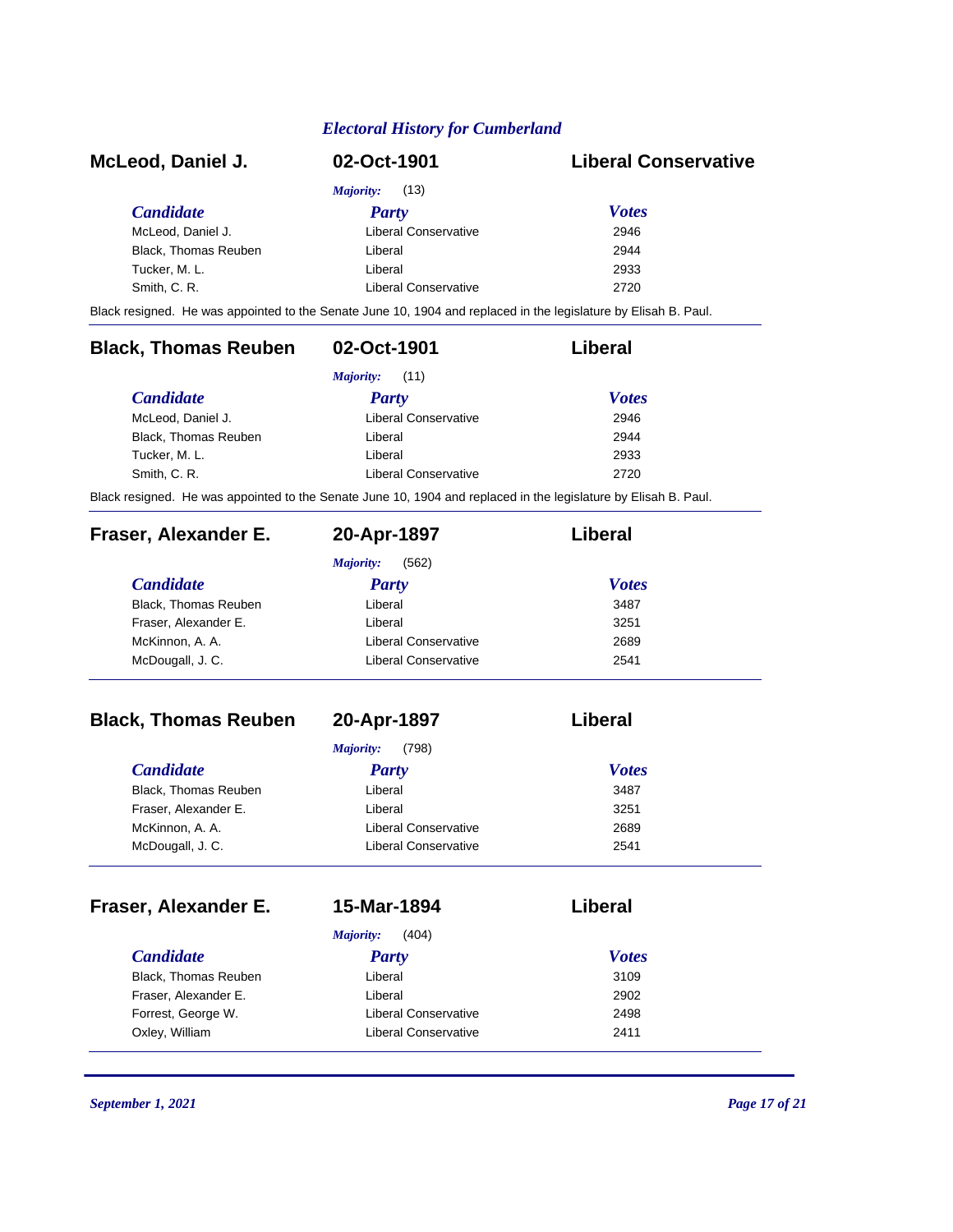| <b>Black, Thomas Reuben</b> | 15-Mar-1894                       | <b>Liberal</b>              |  |
|-----------------------------|-----------------------------------|-----------------------------|--|
|                             | (611)<br><b>Majority:</b>         |                             |  |
| <b>Candidate</b>            | <b>Party</b>                      | <b>Votes</b>                |  |
| Black, Thomas Reuben        | Liberal                           | 3109                        |  |
| Fraser, Alexander E.        | Liberal                           | 2902                        |  |
| Forrest, George W.          | <b>Liberal Conservative</b>       | 2498                        |  |
| Oxley, William              | <b>Liberal Conservative</b>       | 2411                        |  |
| Oxley, William              | 21-May-1890                       | <b>Liberal Conservative</b> |  |
|                             | Majority:<br>(178)                |                             |  |
| <b>Candidate</b>            | <b>Party</b>                      | <b>Votes</b>                |  |
| Forrest, George W.          | <b>Liberal Conservative</b>       | 2818                        |  |
| Oxley, William              | <b>Liberal Conservative</b>       | 2715                        |  |
| Black, Thomas Reuben        | Liberal                           | 2537                        |  |
| Black, Richard L.           | Liberal                           | 2252                        |  |
| Forrest, George W.          | 21-May-1890<br>Majority:<br>(281) | <b>Liberal Conservative</b> |  |
| <b>Candidate</b>            | <b>Party</b>                      | <b>Votes</b>                |  |
| Forrest, George W.          | <b>Liberal Conservative</b>       | 2818                        |  |
| Oxley, William              | <b>Liberal Conservative</b>       | 2715                        |  |
| <b>Black, Thomas Reuben</b> | Liberal                           | 2537                        |  |
| Black, Richard L.           | Liberal                           | 2252                        |  |
| <b>Black, Thomas Reuben</b> | 15-Jun-1886                       | Liberal                     |  |
|                             |                                   |                             |  |
|                             | (144)<br>Majority:                |                             |  |
| <b>Candidate</b>            | <b>Party</b>                      | <b>Votes</b>                |  |
| Black, Thomas Reuben        | Liberal                           | 2083                        |  |
| Black, Richard L.           | <b>Liberal Conservative</b>       | 2064                        |  |
| Forrest, George W.          | Liberal                           | 1939                        |  |
| MacFarlane, C. J.           | <b>Liberal Conservative</b>       | 1855                        |  |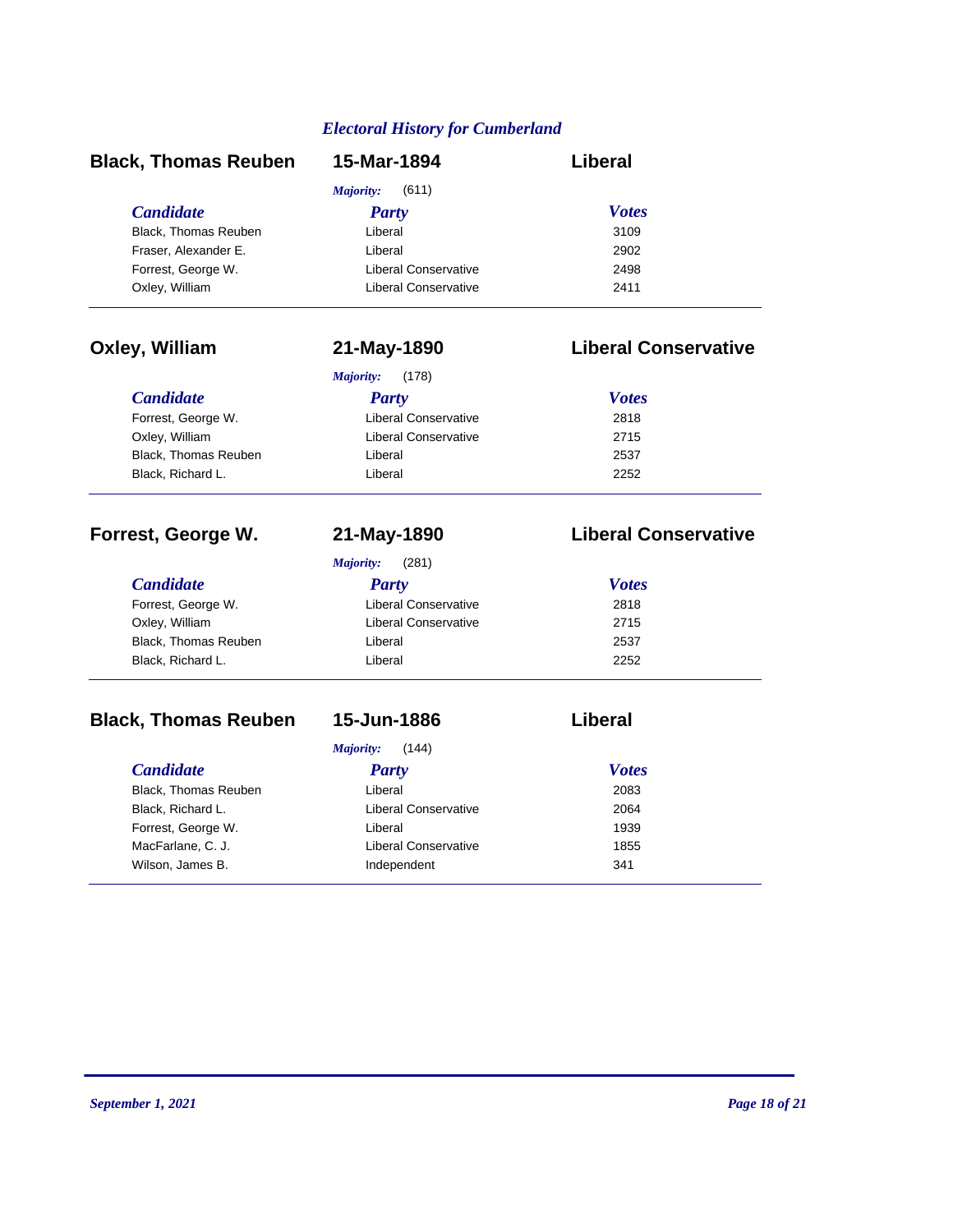| <b>Black, Richard L.</b>                  | 15-Jun-1886                                                                                           | <b>Liberal Conservative</b> |
|-------------------------------------------|-------------------------------------------------------------------------------------------------------|-----------------------------|
|                                           | <b>Majority:</b><br>(125)                                                                             |                             |
| <b>Candidate</b>                          | <b>Party</b>                                                                                          | <b>Votes</b>                |
| <b>Black, Thomas Reuben</b>               | Liberal                                                                                               | 2083                        |
| Black, Richard L.                         | <b>Liberal Conservative</b>                                                                           | 2064                        |
| Forrest, George W.                        | Liberal                                                                                               | 1939                        |
| MacFarlane, C. J.                         | <b>Liberal Conservative</b>                                                                           | 1855                        |
| Wilson, James B.                          | Independent                                                                                           | 341                         |
| <b>Black, Thomas Reuben</b>               | 02-Jul-1884 (By-election) Liberal                                                                     |                             |
|                                           | (Acclamation)<br>Majority:                                                                            |                             |
| <b>Candidate</b>                          | <b>Party</b>                                                                                          | <b>Votes</b>                |
| Black, Thomas Reuben                      | Liberal                                                                                               | 0                           |
| <b>Townshend, Charles</b><br><b>James</b> | 20-Jun-1882                                                                                           | <b>Liberal Conservative</b> |
|                                           | <b>Majority:</b><br>(8)                                                                               |                             |
| <b>Candidate</b>                          | <b>Party</b>                                                                                          | <b>Votes</b>                |
| Pipes, William Thomas                     | Liberal                                                                                               | 1875                        |
| Townshend, Charles James                  | <b>Liberal Conservative</b>                                                                           | 1690                        |
| Smith, Charles                            | Liberal                                                                                               | 1682                        |
| Vickery, Edward                           | <b>Liberal Conservative</b>                                                                           | 1519                        |
|                                           | Townshend resigned to contest the federal by-election of June, 1884. He was replaced by Thomas Black. |                             |
| <b>Pipes, William Thomas</b>              | 20-Jun-1882                                                                                           | Liberal                     |
|                                           | <b>Majority:</b><br>(193)                                                                             |                             |
| <b>Candidate</b>                          | <b>Party</b>                                                                                          | <b>Votes</b>                |
| Pipes, William Thomas                     | Liberal                                                                                               | 1875                        |
| Townshend, Charles James                  | <b>Liberal Conservative</b>                                                                           | 1690                        |
| Smith, Charles                            | Liberal                                                                                               | 1682                        |
| Vickery, Edward                           | <b>Liberal Conservative</b>                                                                           | 1519                        |
|                                           | Townshend resigned to contest the federal by-election of June, 1884. He was replaced by Thomas Black. |                             |
| <b>Vickery, Edward</b>                    | 17-Sep-1878                                                                                           | <b>Liberal Conservative</b> |
|                                           | <b>Majority:</b><br>(10)                                                                              |                             |
| <b>Candidate</b>                          | <b>Party</b>                                                                                          | <b>Votes</b>                |
| Townshend, Charles James                  | <b>Liberal Conservative</b>                                                                           | 1792                        |
| Vickery, Edward                           | <b>Liberal Conservative</b>                                                                           | 1667                        |
| Oxley, William                            | Liberal                                                                                               | 1657                        |
| Lewis, C.                                 | Liberal                                                                                               | 1311                        |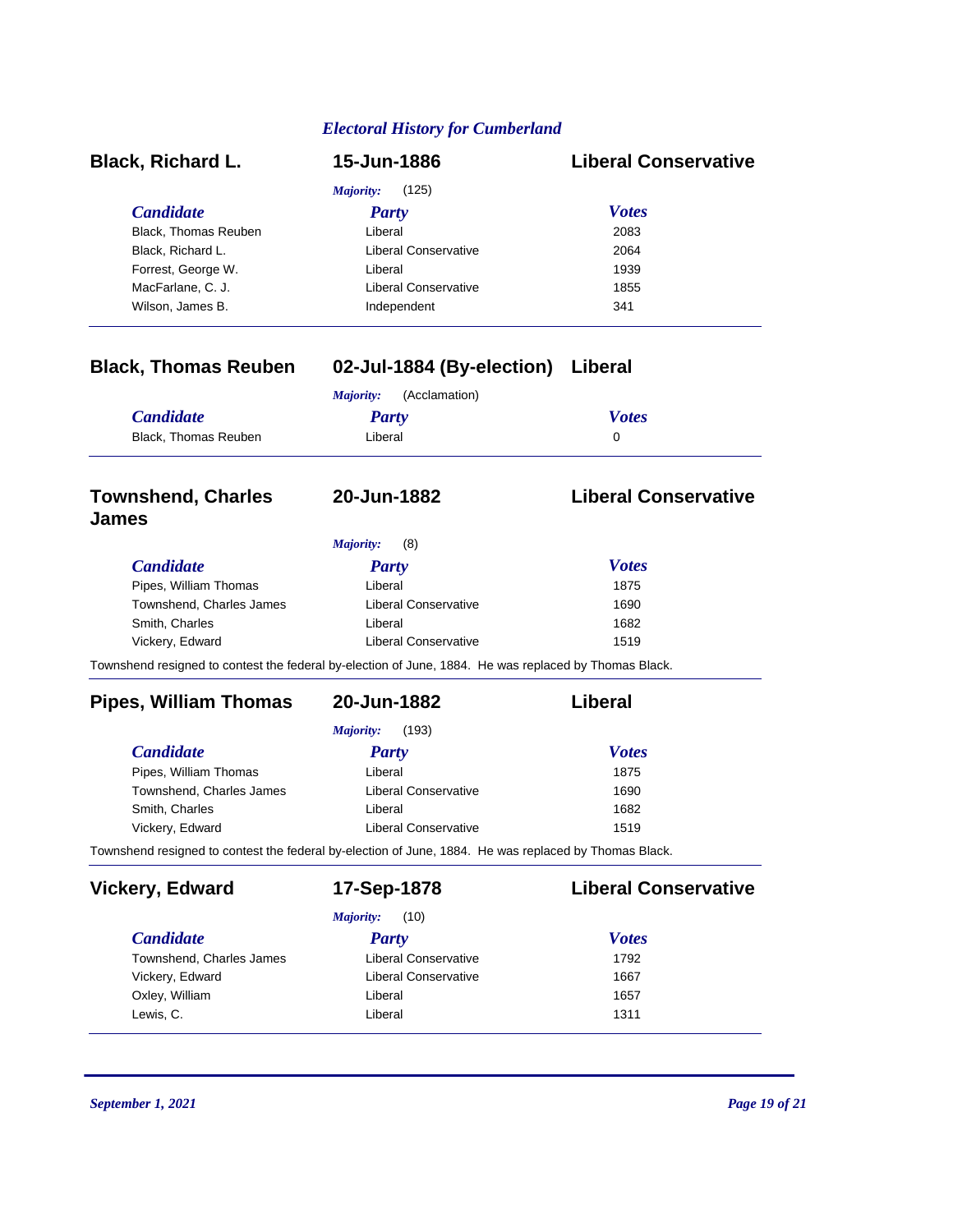| <b>Townshend, Charles</b><br><b>James</b> | 17-Sep-1878          | <b>Liberal Conservative</b> |
|-------------------------------------------|----------------------|-----------------------------|
|                                           | (135)<br>Majority:   |                             |
| <b>Candidate</b>                          | Party                | <b>Votes</b>                |
| Townshend, Charles James                  | Liberal Conservative | 1792                        |
| Vickery, Edward                           | Liberal Conservative | 1667                        |
| Oxley, William                            | Liberal              | 1657                        |
| Lewis, C.                                 | Liberal              | 1311                        |

### **Vickery, Edward 17-Dec-1874 Liberal Conservative**

| (3)<br>Majority:           |                             |              |
|----------------------------|-----------------------------|--------------|
| <i>Candidate</i>           | Party                       | <b>Votes</b> |
| Black, J. Hiram            | Independent                 | 1461         |
| Purdy, Amos Joseph Griffin | Liberal                     | 1304         |
| Vickery, Edward            | <b>Liberal Conservative</b> | 1301         |
| Townshend, Charles James   | Liberal Conservative        | 1209         |

Black was elected as an Independent. He supported the Liberal Conservatives.

Vickery and Purdy were very close in election results with Vickery a few votes in the lead, which showed him to be ahead, but as the result of some obvious "ballot-stuffing". Purdy was nonetheless declared duly elected on the Sheriff's return. Since the election was clearly illegal, another was anticipated, which Purdy felt confident of winning. On March 11, 1875, his resignation was read in the House, and he was commended for his action

replaced by Edward Vickery - Declared duly elected, writ amended, and took seat March 12, 1875. Purdy subsequently controverted Vickery's return on the ground that the election was known to be illegal, but the petition was discharged when he failed to push it.

| Black, J. Hiram            | 17-Dec-1874                 | Independent  |
|----------------------------|-----------------------------|--------------|
|                            | (160)<br>Majority:          |              |
| <b>Candidate</b>           | <b>Party</b>                | <b>Votes</b> |
| Black, J. Hiram            | Independent                 | 1461         |
| Purdy, Amos Joseph Griffin | Liberal                     | 1304         |
| Vickery, Edward            | <b>Liberal Conservative</b> | 1301         |
| Townshend, Charles James   | Liberal Conservative        | 1209         |

Black was elected as an Independent. He supported the Liberal Conservatives.

Vickery and Purdy were very close in election results with Vickery a few votes in the lead, which showed him to be ahead, but as the result of some obvious "ballot-stuffing". Purdy was nonetheless declared duly elected on the Sheriff's return. Since the election was clearly illegal, another was anticipated, which Purdy felt confident of winning. On March 11, 1875, his resignation was read in the House, and he was commended for his action

replaced by Edward Vickery - Declared duly elected, writ amended, and took seat March 12, 1875. Purdy subsequently controverted Vickery's return on the ground that the election was known to be illegal, but the petition was discharged when he failed to push it.